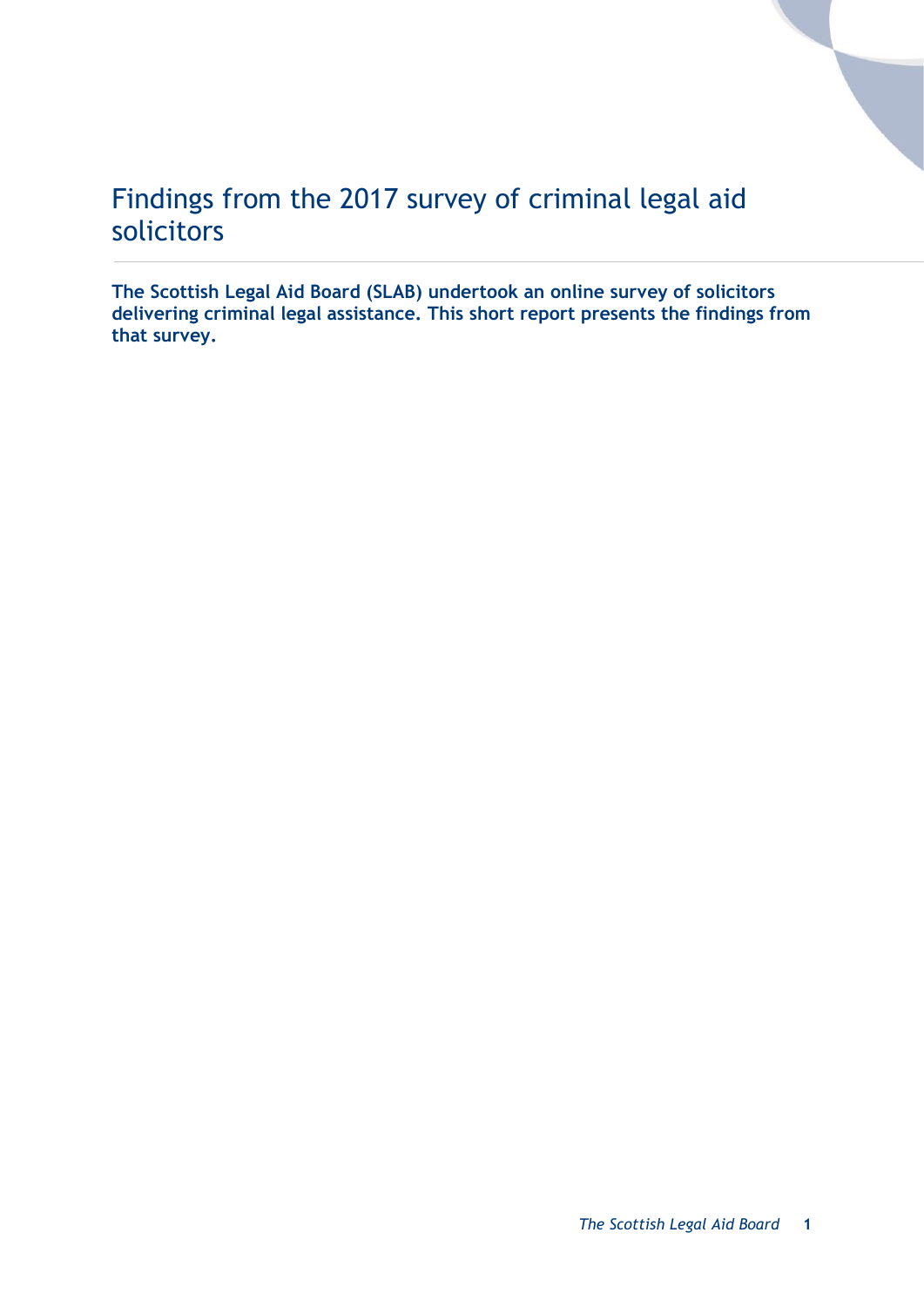# Introduction

## Why we needed the research

1. The aims of the 2016/17 survey were to explore solicitor satisfaction with SLAB services, in order to give us a baseline of satisfaction. We used guidance on the drivers of satisfaction on public services to help develop the survey questions<sup>1</sup>. The guidance identified 5 key drivers of satisfaction as: 'delivery', 'timeliness', 'information', 'professionalism' and 'staff attitude'. The 4 most significant of these are reflected in the analysis below.

2. We have undertaken solicitor surveys in the past, most recently in 2010. The focus of these was much wider than the current survey; including collecting information on business structures and the supply of, and demand for, civil legal aid services across Scotland. A limited number of questions on satisfaction were asked in previous years. There are significant differences in methodology, question wording and sampling strategy between now and then. This means that we cannot make reliable comparisons between the 2016/17 survey and earlier surveys.

### How the research was carried out

3. The online questionnaire was developed in-house. It was closely based on the recent survey of civil solicitors, with some additional questions to reflect different areas of work within criminal legal aid, some questions dropped in an effort to keep the survey reasonably short and some re-ordering of the questions. The survey was open from the 25<sup>th</sup> January to the 23<sup>rd</sup> February 2017.

4. An invitation to take part was sent to all 951 solicitors who had applied for criminal legal aid, criminal advice by way of representation (ABWOR) or submitted an intimation of criminal advice & assistance (A&A) between 1st October 2015 and 30<sup>th</sup> September 2016, and for whom we had a valid email address. Prior to sending the invitation the solicitors were categorised (by the research team) according to the number of criminal legal aid applications and A&A intimations or advice by way of representation (ABWOR) intimations they had submitted during the 12 month period, or whether they were directly employed by SLAB. The basis for the groups was the evidence that a minority of practitioners do a majority of the work; we also had to consider the overall group sizes. The following monthly average figures were used as a measure of 'high users':

- an average of 8 or more intimations of A&A/ABWOR per month (15% of active solicitors);
- an average of 8 or more applications for summary criminal legal aid per month (23% of active solicitors);
- an average of 2 or more applications for solemn criminal legal aid per month (33% of solicitors).

<sup>-</sup><sup>1</sup> "The Drivers of Satisfaction with Public Services", Cabinet Office for the Office of Public Services Reform. 2004.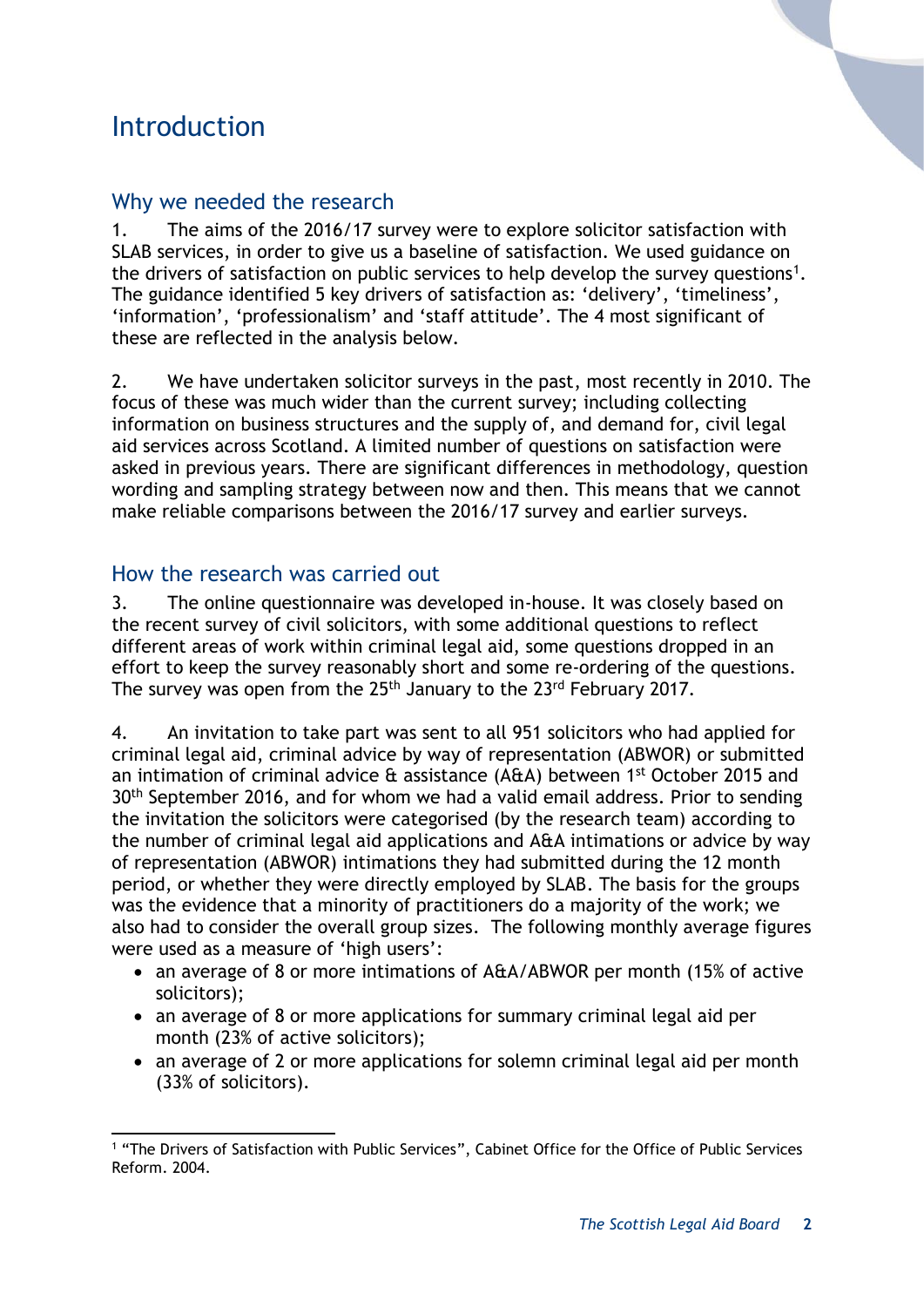5. Solicitors were put into the following groups, based on the level of their legal aid activity or relationship with SLAB (directly employed or not) during the relevant time period (1st October 2015 and 30th September 2016):

|  | Table 1: Allocation to sample groups |  |  |
|--|--------------------------------------|--|--|
|--|--------------------------------------|--|--|

| <b>Group ID</b> | Level of activity in: |                                  |                                 | Directly<br>employed<br>by SLAB | <b>Number</b><br>οf<br>solicitors<br>in group |
|-----------------|-----------------------|----------------------------------|---------------------------------|---------------------------------|-----------------------------------------------|
|                 | criminal<br>A&A/ABWOR | summary<br>criminal<br>legal aid | solemn<br>criminal<br>legal aid |                                 |                                               |
| Group 1         | <b>High</b>           | High                             | High                            | No                              | 85                                            |
| Group 2         | Low                   | Low                              | Low                             | No                              | 609                                           |
| Group 3         | High/low              | High                             | High/low                        | No                              | 116                                           |
| Group 4         | <b>High</b>           | Low/none                         | High/low                        | No                              | 42                                            |
| Group 5         | Low/none              | Low/none                         | High                            | No                              | 67                                            |
| Group 6         | Any level             | Any level                        | Any level                       | Yes                             | 32                                            |

6. The overall response rate was 14% (132 people); with the highest response from group 6 (28% - 9 out of 32 people) and the lowest from group 3 (10% - 12 out of 116 people). The analysis of the responses has been weighted to reflect the make up of the criminal solicitor population in the time period used.

7. The survey consisted of 13 'closed' (tick box) questions and 1 open question. The closed questions asked solicitors to rate their satisfaction or agreement with statements about SLAB services to solicitors. The closed questions were all multipart, meaning that SLAB was rated on a total of 45 measures (although not all of these would have been relevant to all respondents).

8. The closed question ratings were from 1 to 5, with 1 indicating 'completely dissatisfied' or 'completely disagree' and 5 'completely satisfied' or 'completely agree'. There was also a 'don't know' option. The open question asked solicitors for their comments on SLAB processes and procedures.

9. The Research Team at SLAB were responsible for analysing and reporting on the findings. 'Positive' satisfaction or agreement ratings in the following analysis use the combined response ratings of '4' and '5', 'negative' satisfaction or agreement ratings use the combined response ratings of '2' and '1'. A response of '3' can be interpreted as neutral or having no strong views.

10. The findings presented below use percentages based on weighted figures. Weighting was used to help adjust for lower response rates amongst some of the groups of solicitors. This will help us make more reliable comparisons from surveys in the future.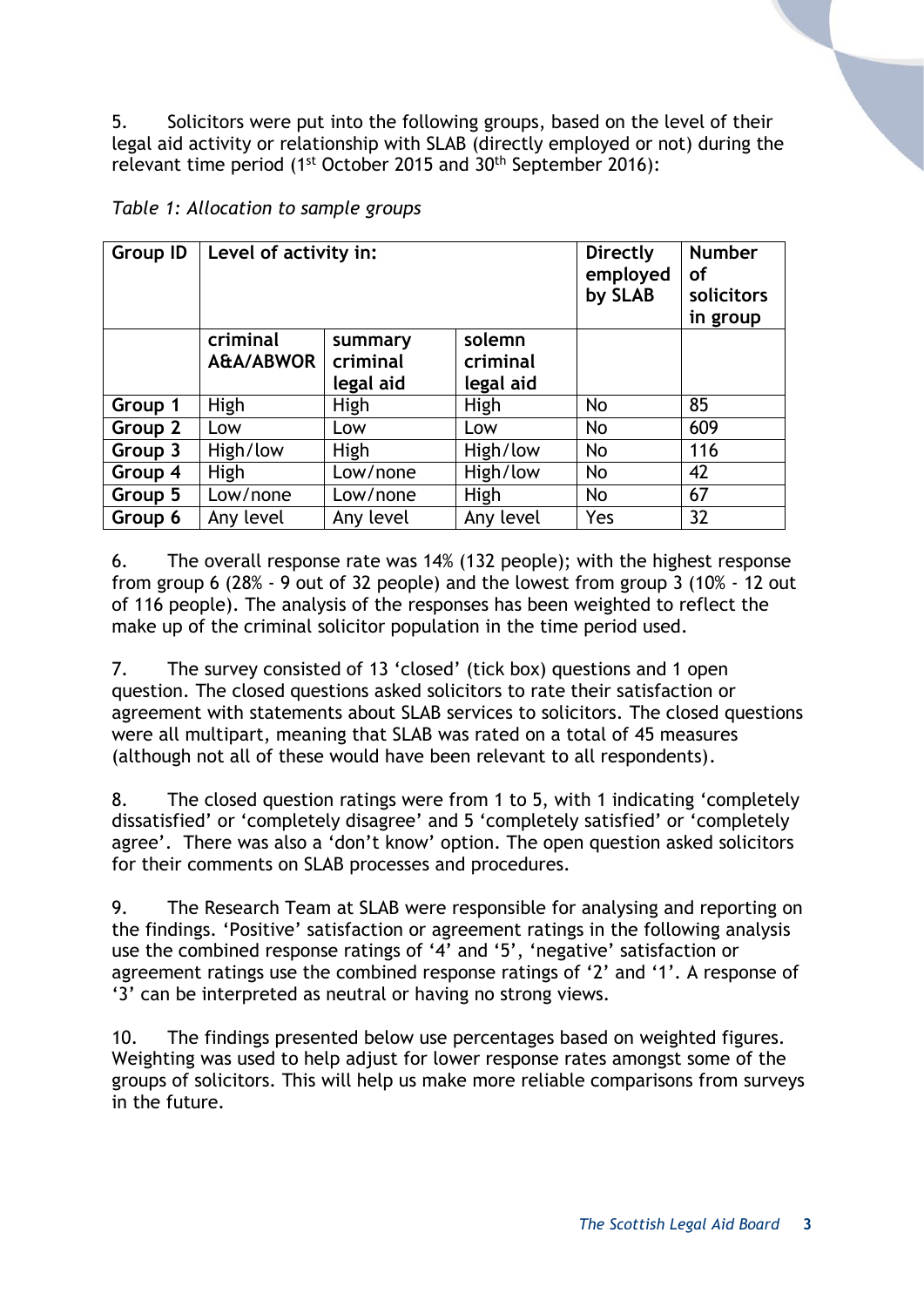# Findings

#### **Overview**

11. The research showed that the majority of solicitors are satisfied with: the efficiency of the summary criminal legal aid accounts process (67%); speed of decisions on summary legal aid accounts (66%), speed of decisions on applications (51%), aspects of the Court and Police Duty Schemes and the service offered by SLAB staff.

12. Views were more mixed on the other measures, where the responses were often split fairly evenly between positive and negative, with no majority view, or with a large number giving a midpoint rating (3).

13. Despite this, key themes appear to emerge, sometimes backed up by comments. Areas where SLAB can make improvements include: addressing perceptions of consistency in decision making (for example by simplifying content or increasing ease of access to guidance and information); and reducing the bureaucracy of the system. Other areas, such as fee rates, are not something that SLAB can act on.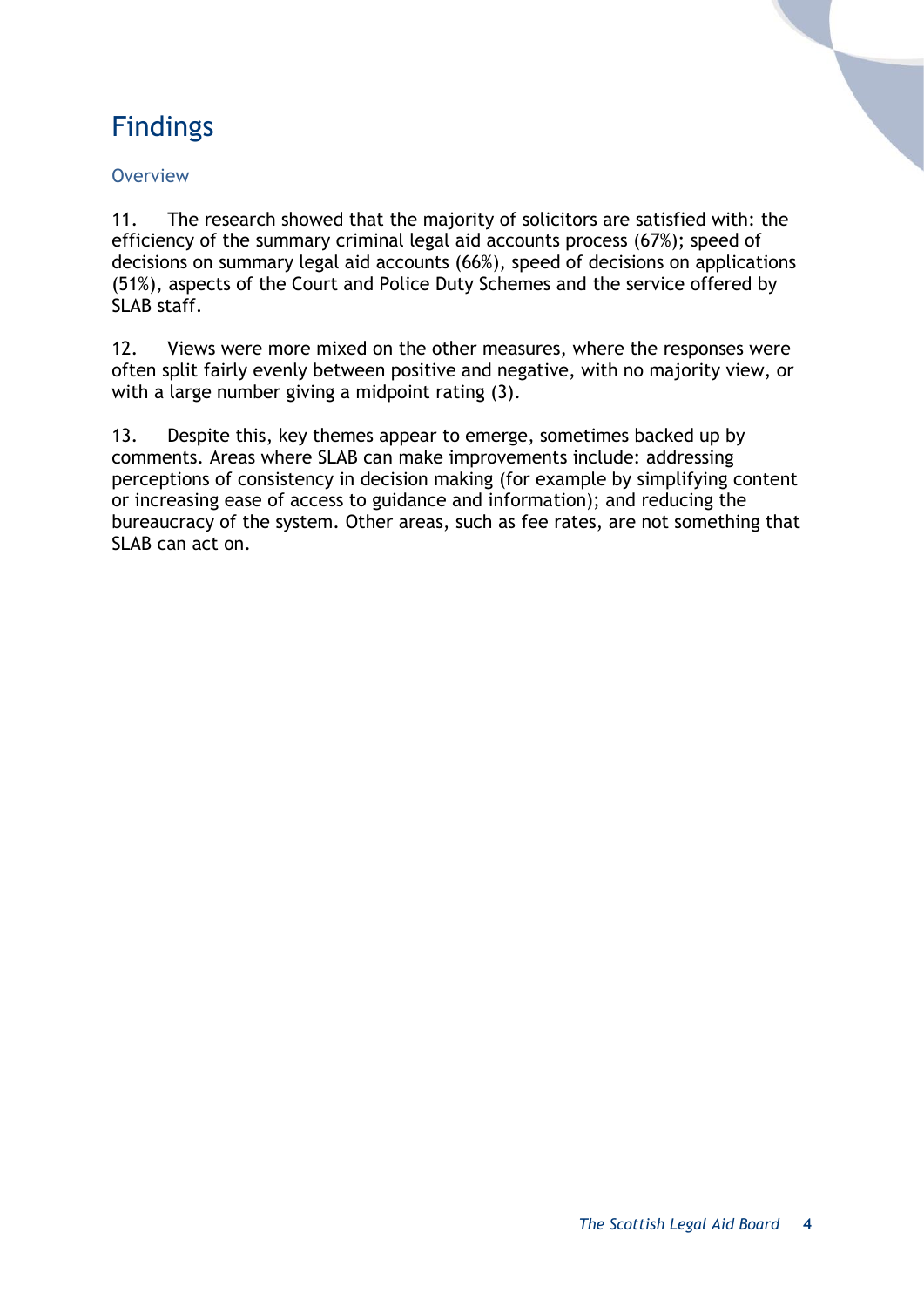#### **Delivery**

15. Quality of service delivery has been shown to be the most important factor in driving satisfaction among users of public services.

16. Respondents gave more positive ratings on 'efficiency' measures, and the ease of navigating Legal Aid Online (LAOL). The measure with the highest satisfaction rating is 'the efficiency of the summary criminal legal aid accounts process', with 67% rating this positively.

17. Respondents were less satisfied with the consistency of decisions on accounts and applications, the ease of navigating guidance on accounts and general measures of satisfaction with SLAB in relation to criminal legal assistance.

18. In relation to the Court and Police Duty Schemes, the largest group of solicitors were satisfied on the delivery measures (joining/leaving the scheme, response to problems, running of the scheme, efficiency of the accounts process and information provision (Police Duty Scheme only)). The exception to this was 'fairness of allocation' in the plans, where the largest group were dissatisfied. Forty-six percent were dissatisfied with the fairness of allocation of periods on the Court duty plan, and 52% were dissatisfied with fairness of allocation of firms to the Police Station duty plan.

19. Comments in relation to the Duty Schemes expanded on fairness of allocation, with a number commenting that they felt allocation to the PDSO (Public Defender's Solicitors Office) was unfair or disproportionate.

20. Solicitors also commented about how the set-up of the criminal legal aid process impacted on delivery. A key theme was perceived bureaucracy: *"too much paperwork and regulation",* with correspondence on abatements at the accounts stage and requests for information about applicants' financial situation being mentioned specifically. ABWOR was also mentioned by some as being difficult to use, with one solicitor commenting, *"ABWOR and A&A should be abolished allowing one test to obtain legal aid".* Compared with the civil solicitors survey, dissatisfaction with rates of pay seems to be a stronger theme.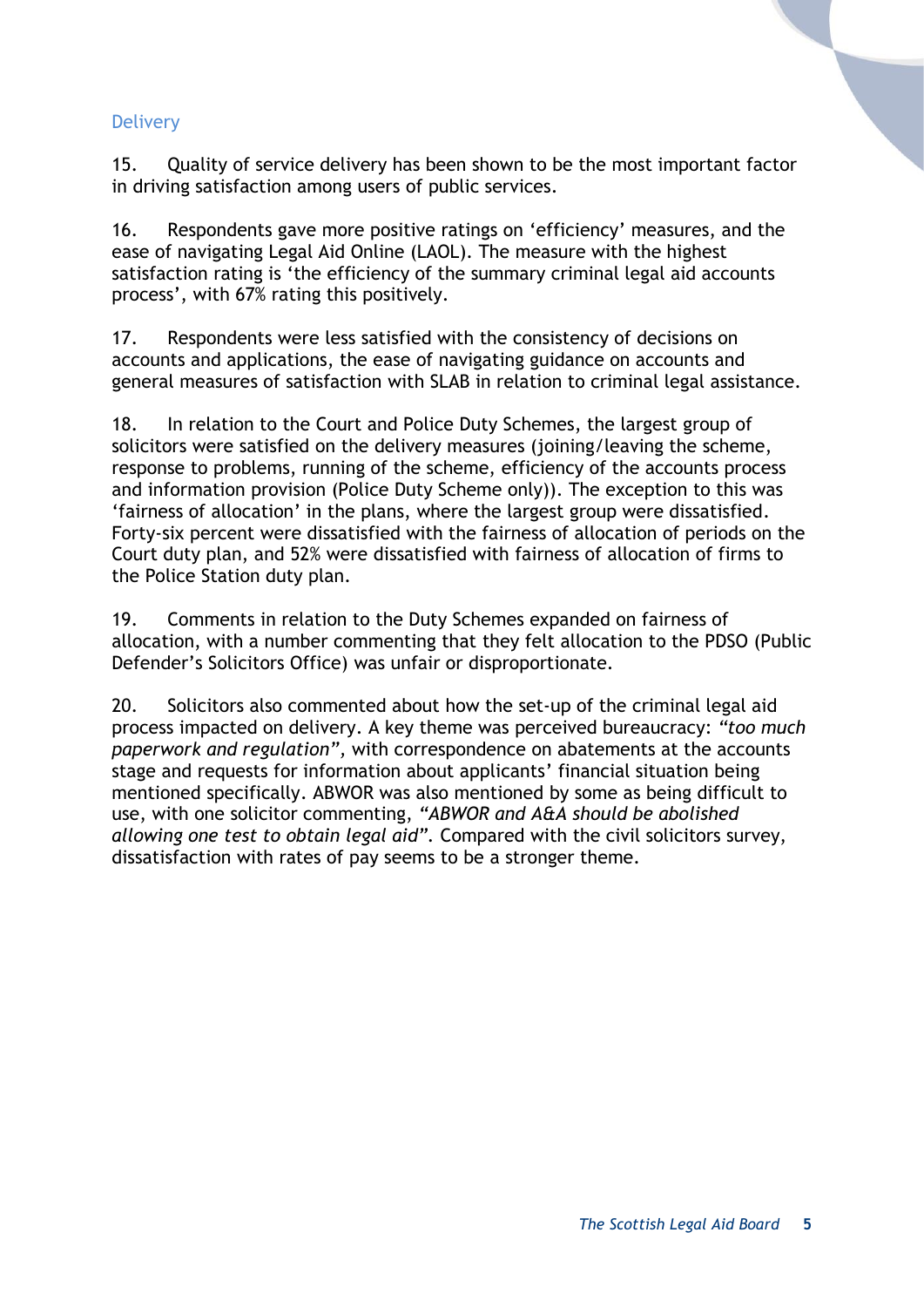#### Responses to 'delivery' questions



*Question 2a - Thinking about criminal legal aid applications only, how satisfied are you with the efficiency of the applications process? (Fig.1)*

*Question 2d - Thinking about criminal legal aid applications only, how satisfied are you with how consistent decisions on applications are? (Fig.2)*



*Total number of responses: 129*

*Total number of responses: 129*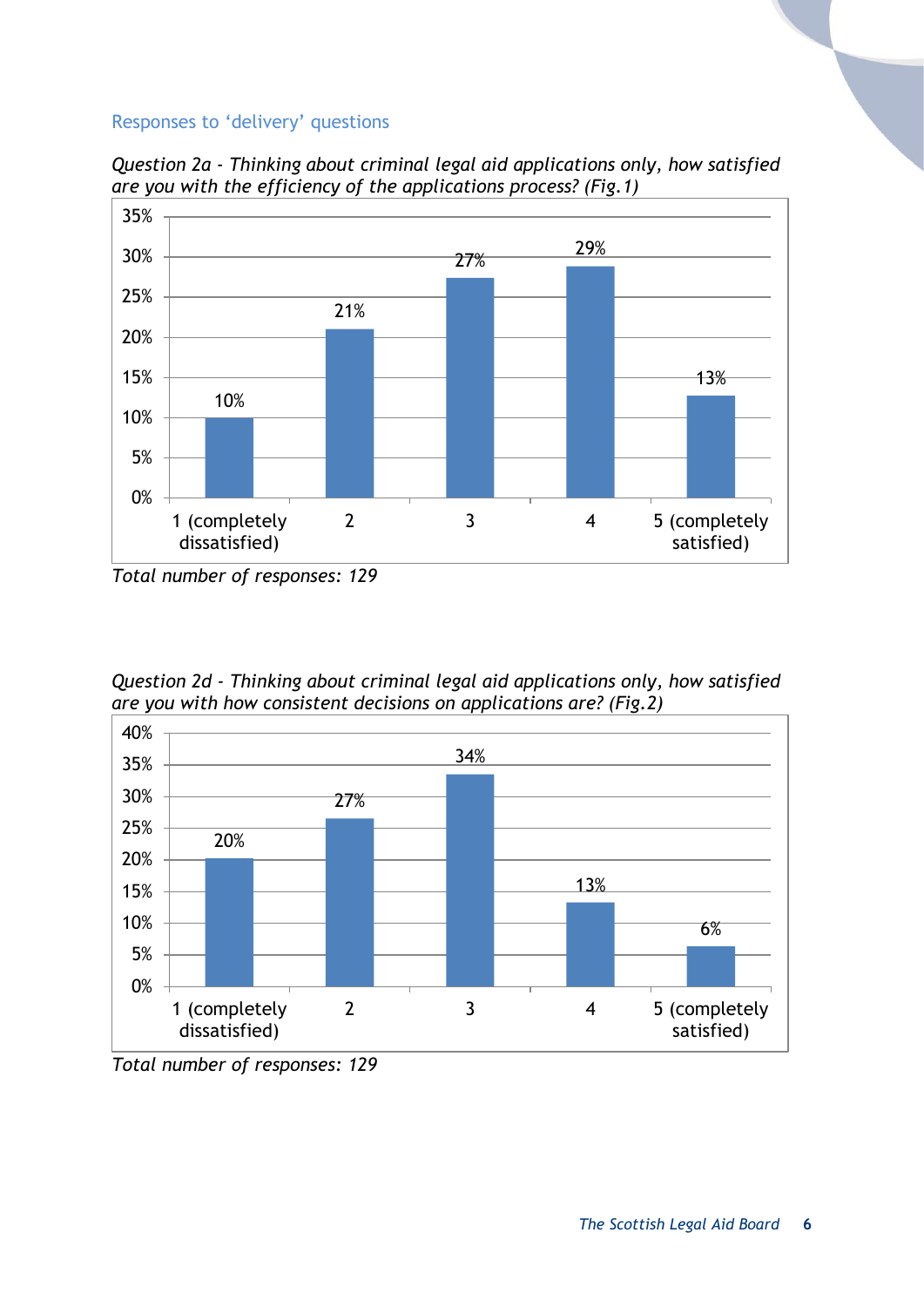*Question 3c - Thinking about A&A/ABWOR intimations only, how satisfied are you with how consistent decisions are? (Fig.3)*



*Total number of responses: 127*

*Question 4c - In general how satisfied are you with the ease of navigating guidance on accounts? (Fig.4)*



*Total number of responses: 106*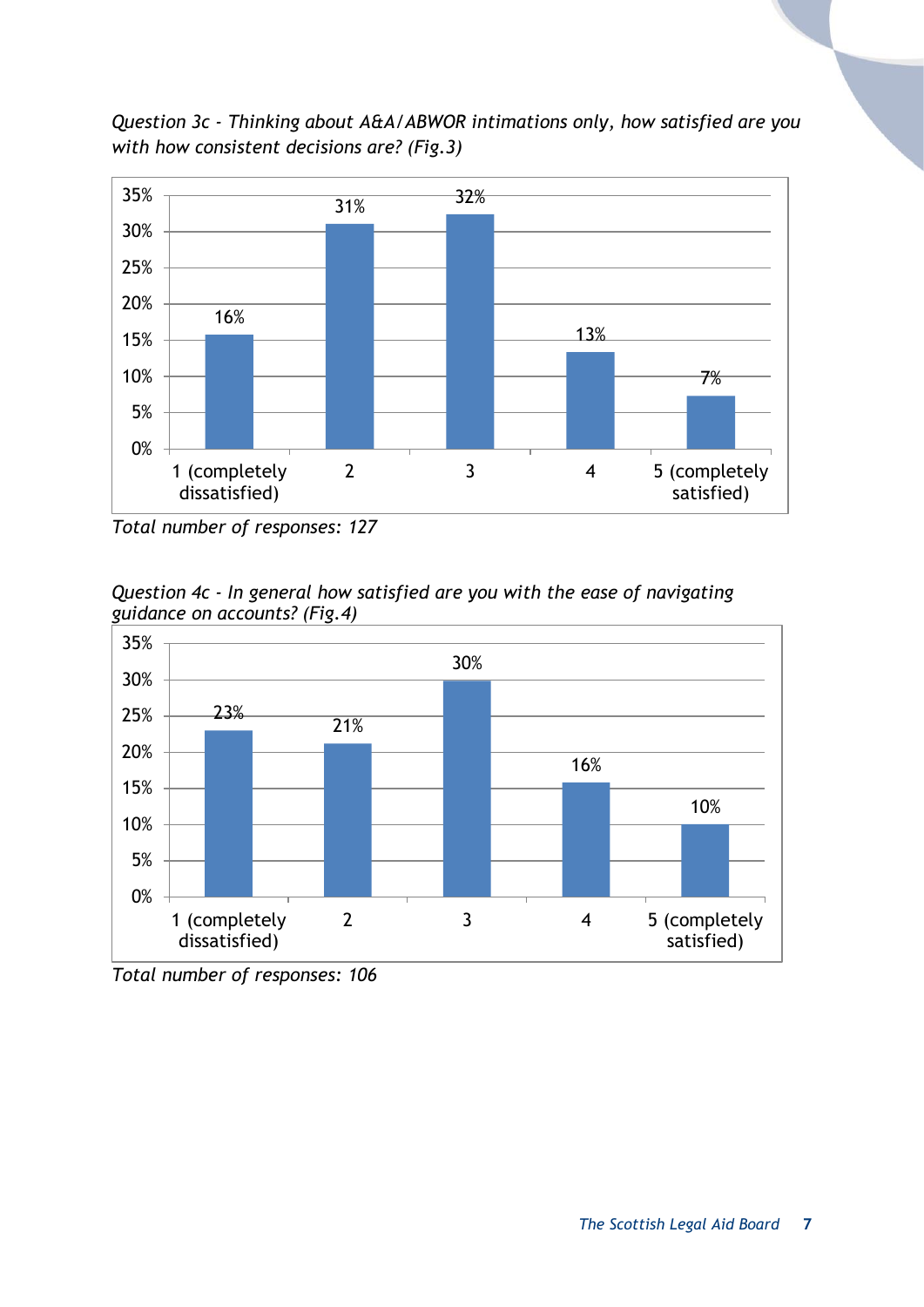

*Question 4e - In general how satisfied are you with how consistent decisions on accounts are? (Fig.5)*

*Question 5a - Thinking about summary criminal legal aid accounts only, how satisfied are you with the efficiency of the accounts process? (Fig.6)*



*Total number of responses: 107*

*Total number of responses: 110*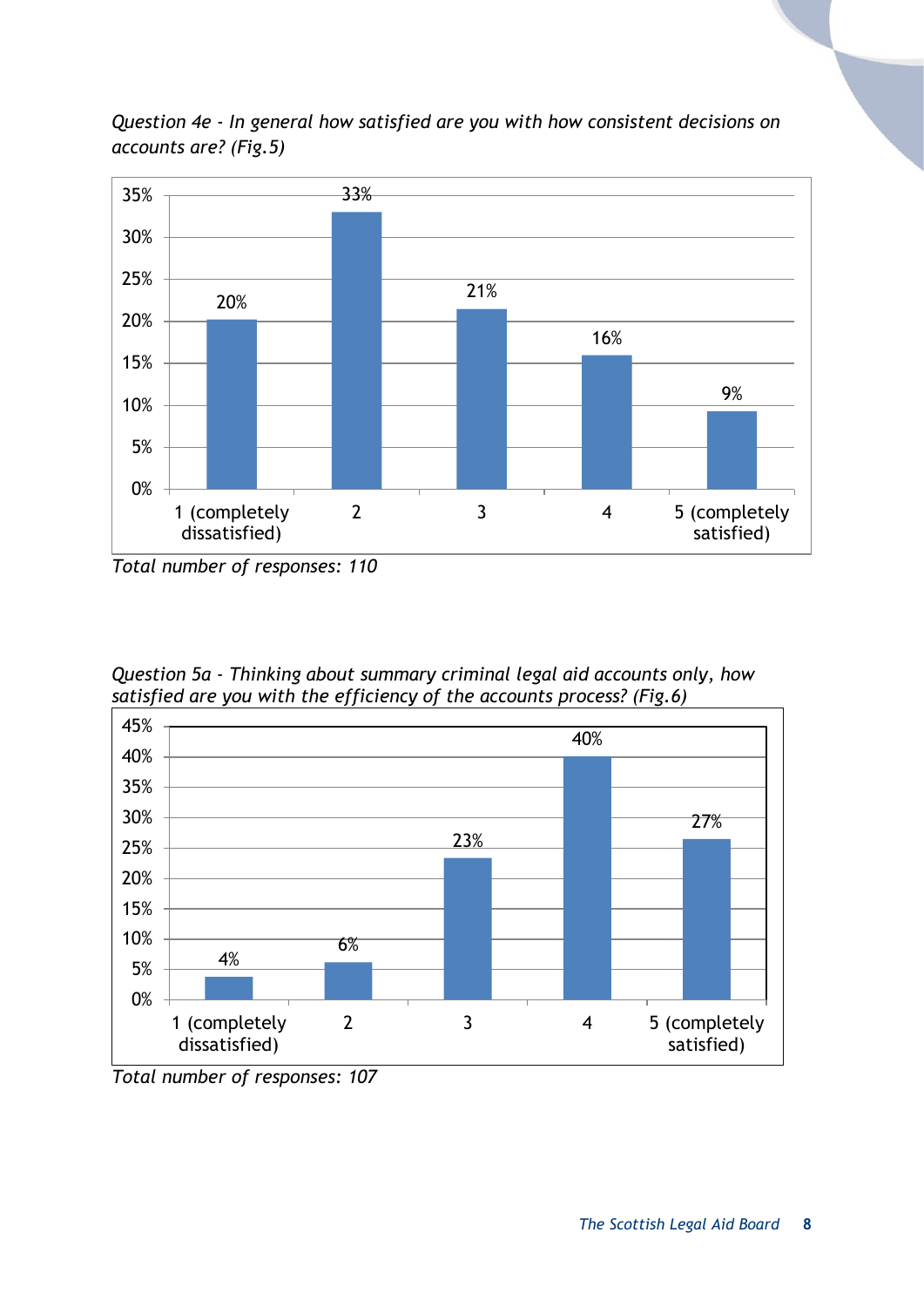

*Question 6a - Thinking about solemn criminal legal aid accounts only, how satisfied are you with the efficiency of the accounts process? (Fig.7)*

*Total number of responses: 100*

*Question 7a - Thinking about A&A/ABWOR accounts only, how satisfied are you with the efficiency of the accounts process? (Fig.8)*



*Total number of responses: 108*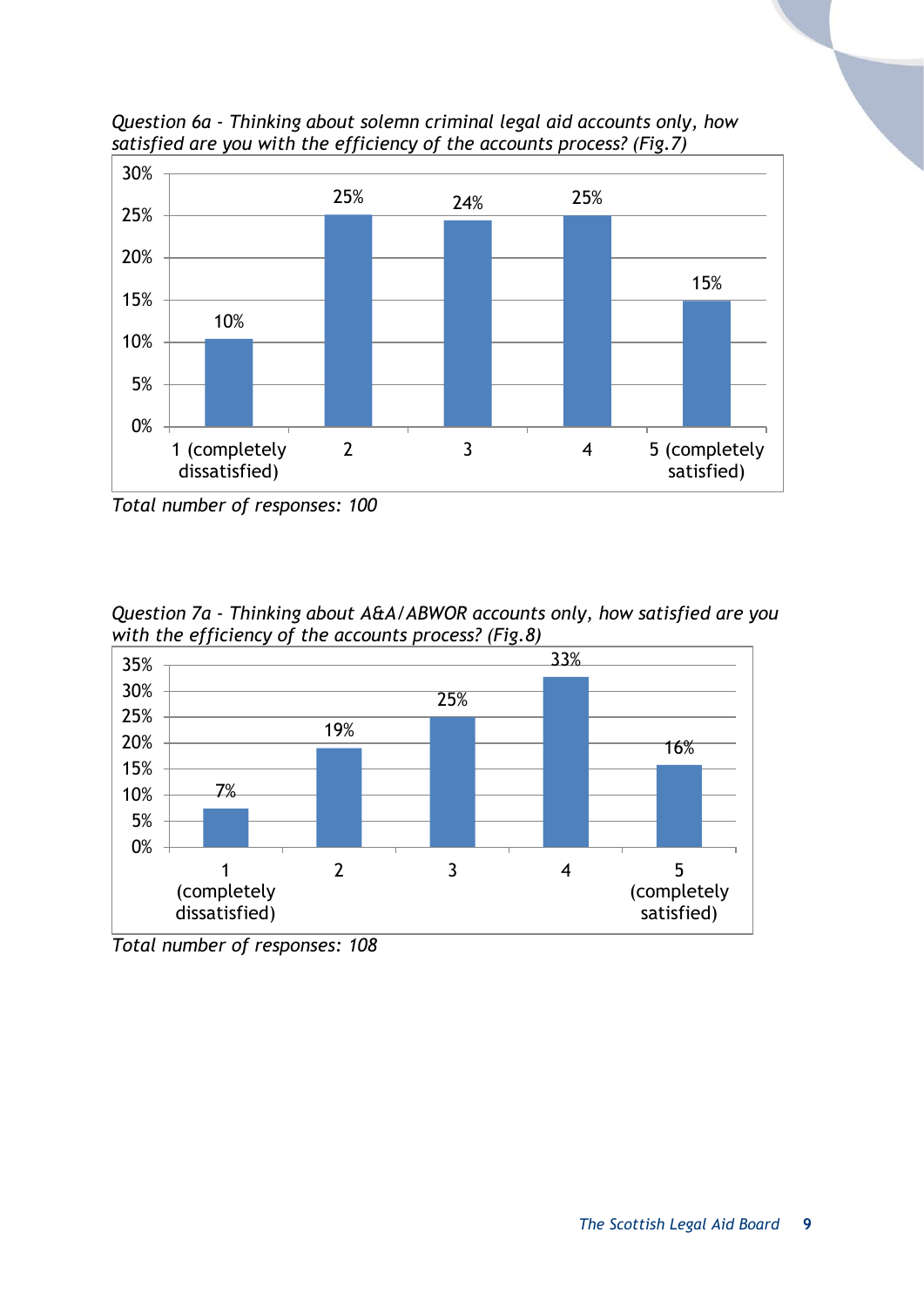*Question 13a - In general how far do you agree with the following statement: SLAB manages the criminal legal assistance system (including all aspects of criminal legal aid plus A&A/ABWOR) effectively? (Fig.9)*



*Total number of responses: 120*

*Question 13b - In general how far do you agree with the following statement: SLAB tries to improve the operation of criminal legal assistance? (Fig.10)*



*Total number of responses: 115*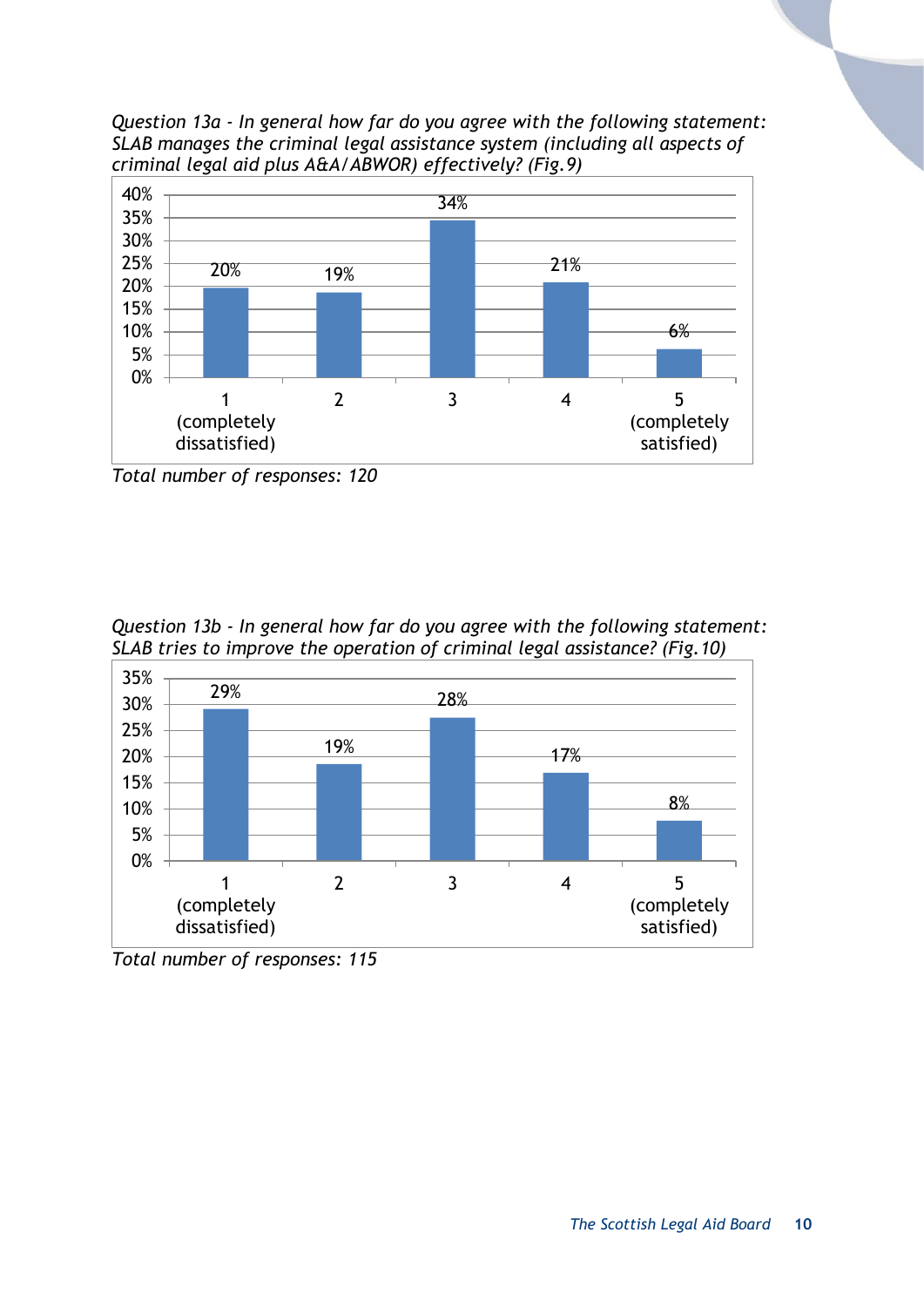

*Question 13c - In general how far do you agree with the following statement: Legal Aid Online (LAOL) is easy to navigate? (Fig.11)*

*Total number of responses: 117*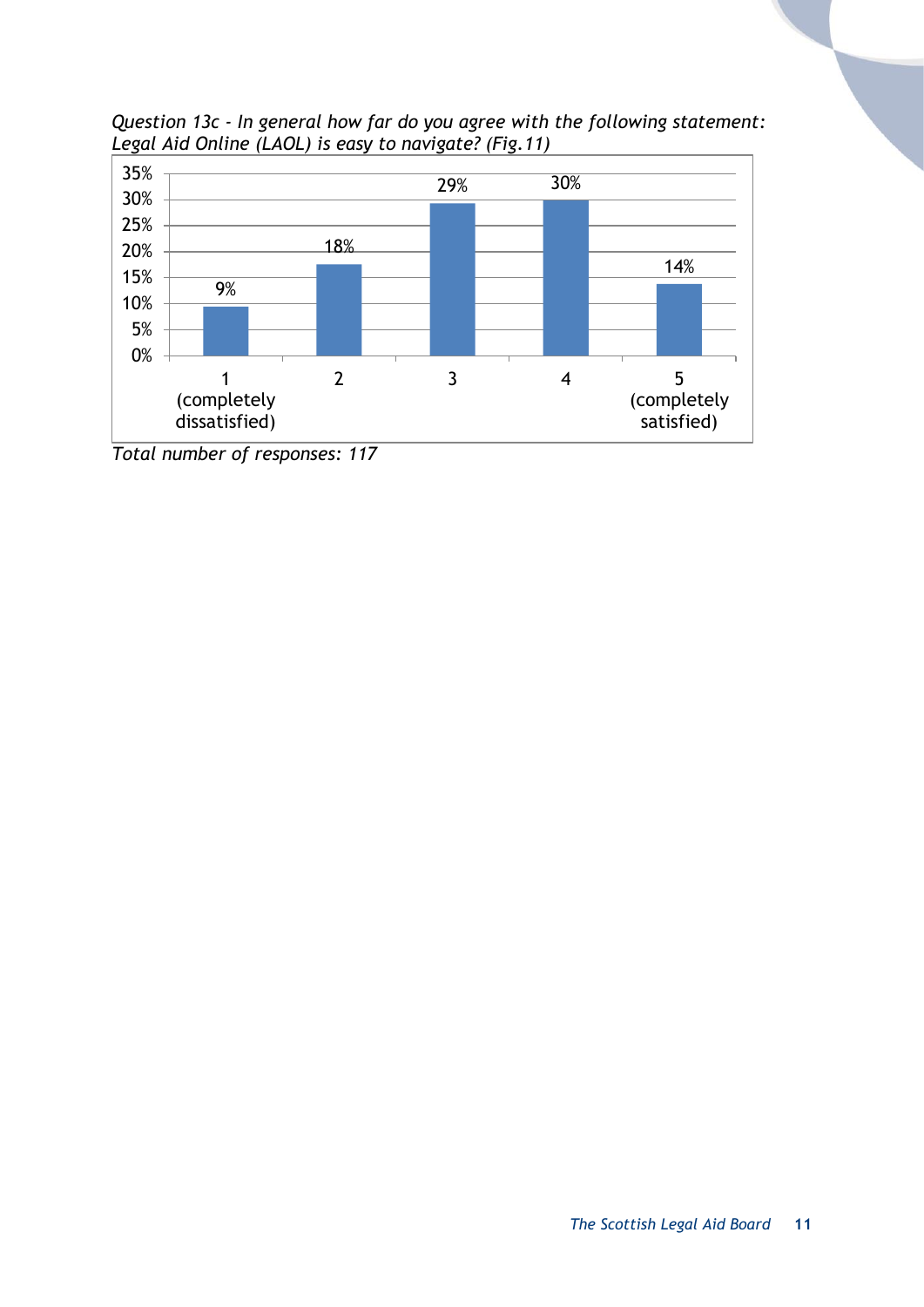#### The Court Duty Scheme – delivery questions

Question 11 - Have you been registered for the Court Duty scheme in the past 12 months? (Table 2)

| Response     | Number of responses | Percent of responses |
|--------------|---------------------|----------------------|
| Yes          | 111                 | 84%                  |
| No           |                     | 5%                   |
| Don't know   |                     | $2\%$                |
| Missing      | 13                  | 10%                  |
| <b>Total</b> | 132                 | 100%                 |

*Question 12a - Thinking about your experiences of the Court Duty Scheme, how satisfied are you with the ease of joining / leaving the scheme? (Fig.12)*



*Total number of responses: 99*

*Question 12b - Thinking about your experiences of the Court Duty Scheme, how satisfied are you that allocation of periods on the duty plan is fair? (Fig.13)*



*Total number of responses: 109*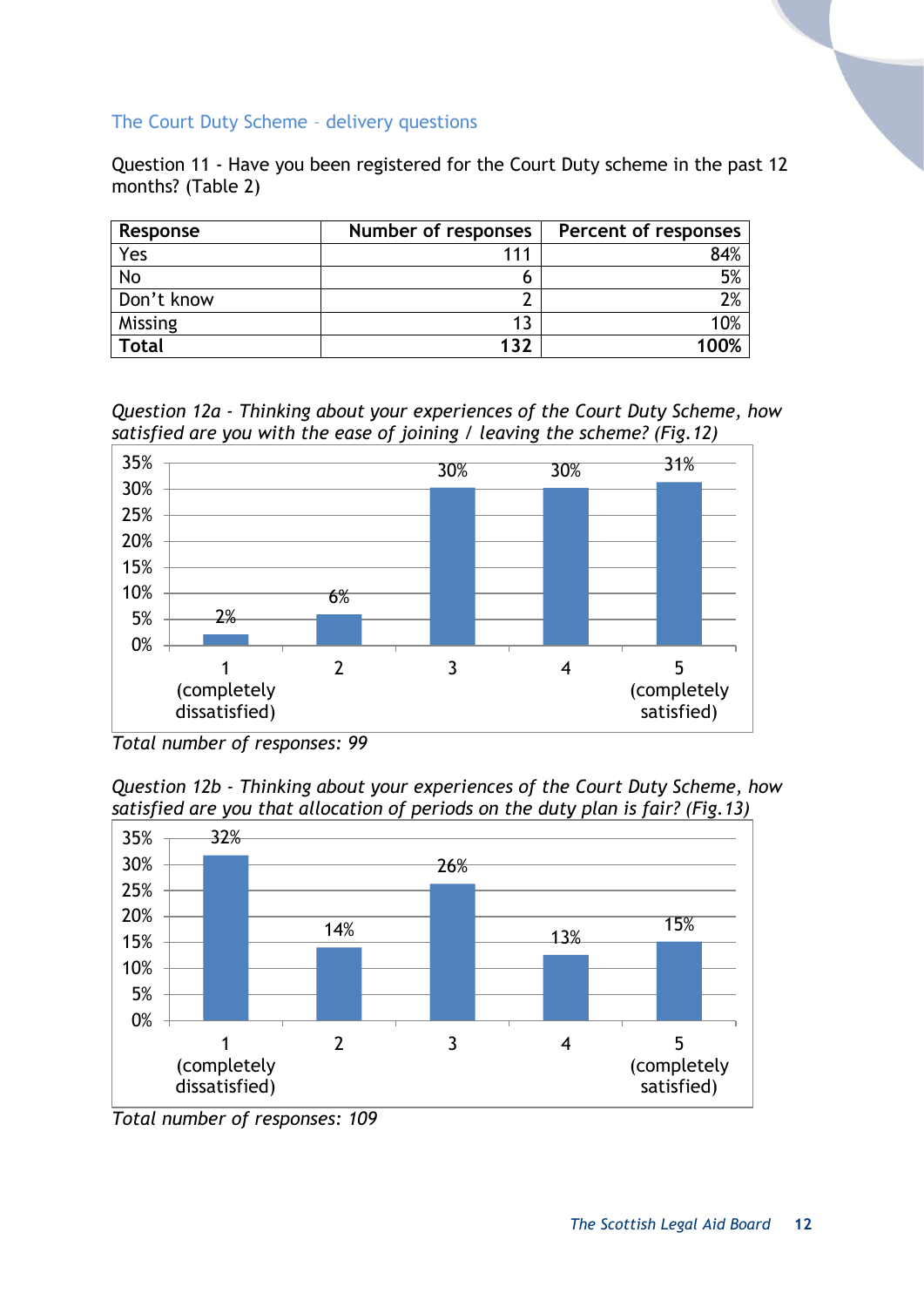*Question 12c - Thinking about your experiences of the Court Duty Scheme, how satisfied are you that when problems arise with the management of the Court Duty Scheme SLAB handles these effectively? (Fig.14)*



*Total number of responses: 89*

*Question 12d - Thinking about your experiences of the Court Duty Scheme, how satisfied are you that the Court Duty Scheme is run effectively? (Fig.15)*



*Total number of responses: 106*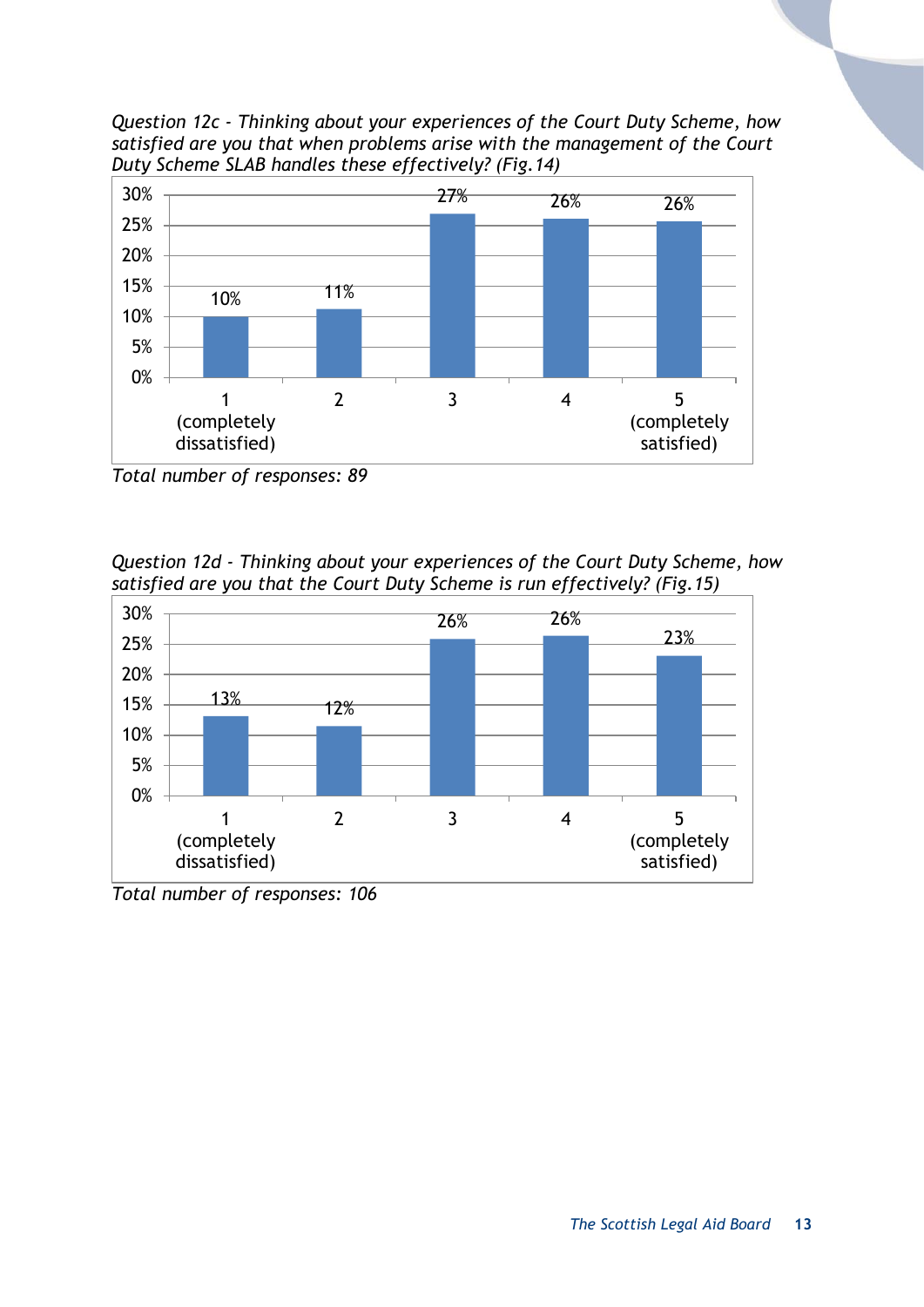*Question 9a - Thinking about Court Duty Scheme accounts only, how satisfied are you with the efficiency of the accounts process? (Fig.16)*



*Total number of responses: 96*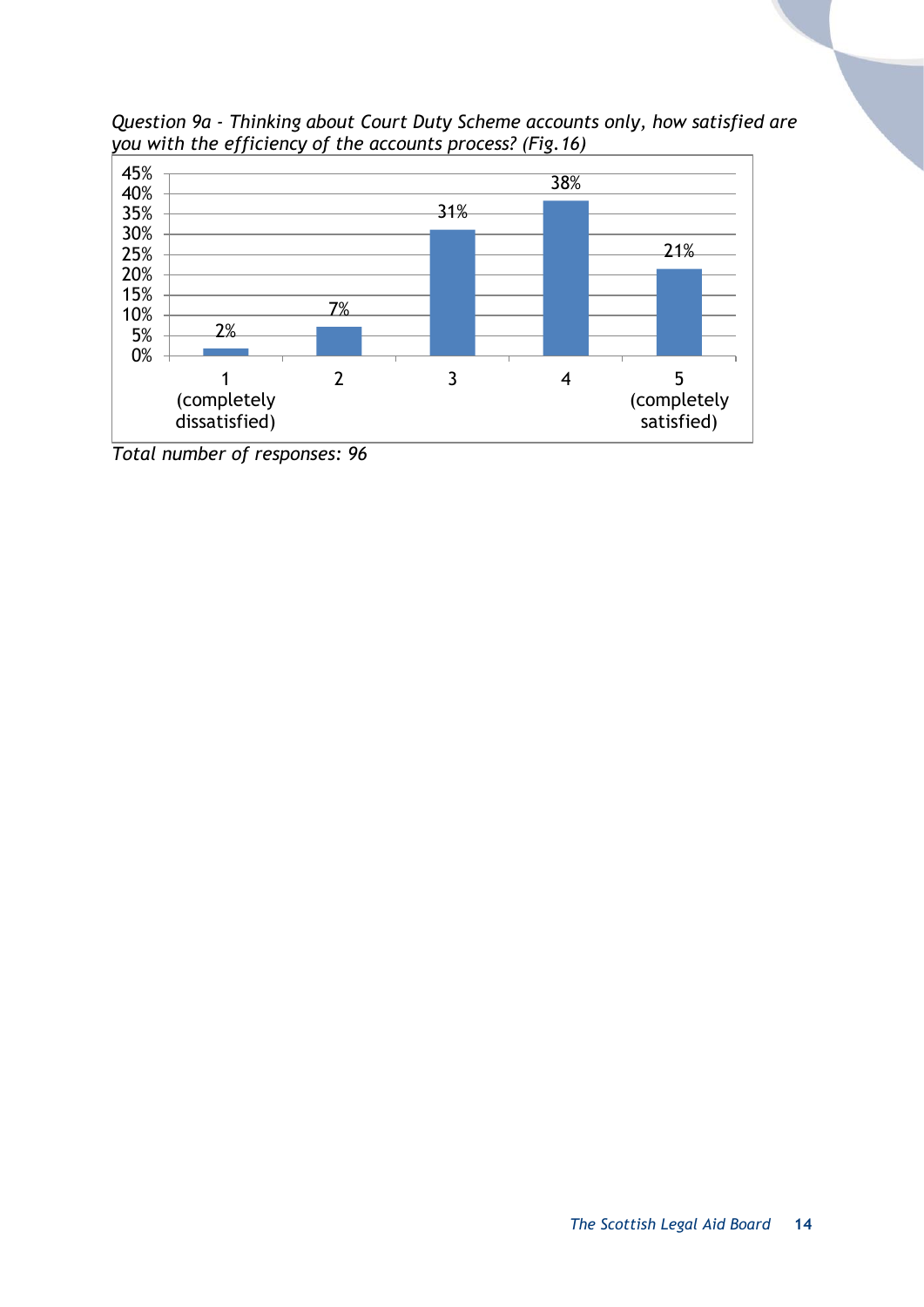#### Police Station duty scheme – delivery questions

Question 10a - Thinking about your experiences of the Police Station Duty Scheme and/or the Solicitor Contact Line, how satisfied are you with the ease of joining / leaving the scheme? *(Fig.17)*



*Total number of responses: 95*

*Question 10b - Thinking about your experiences of the Police Station Duty Scheme and/or the Solicitor Contact Line, how satisfied are you that allocation of firms to the duty plan by SLAB is fair? (Fig.18)*



*Total number of responses: 100*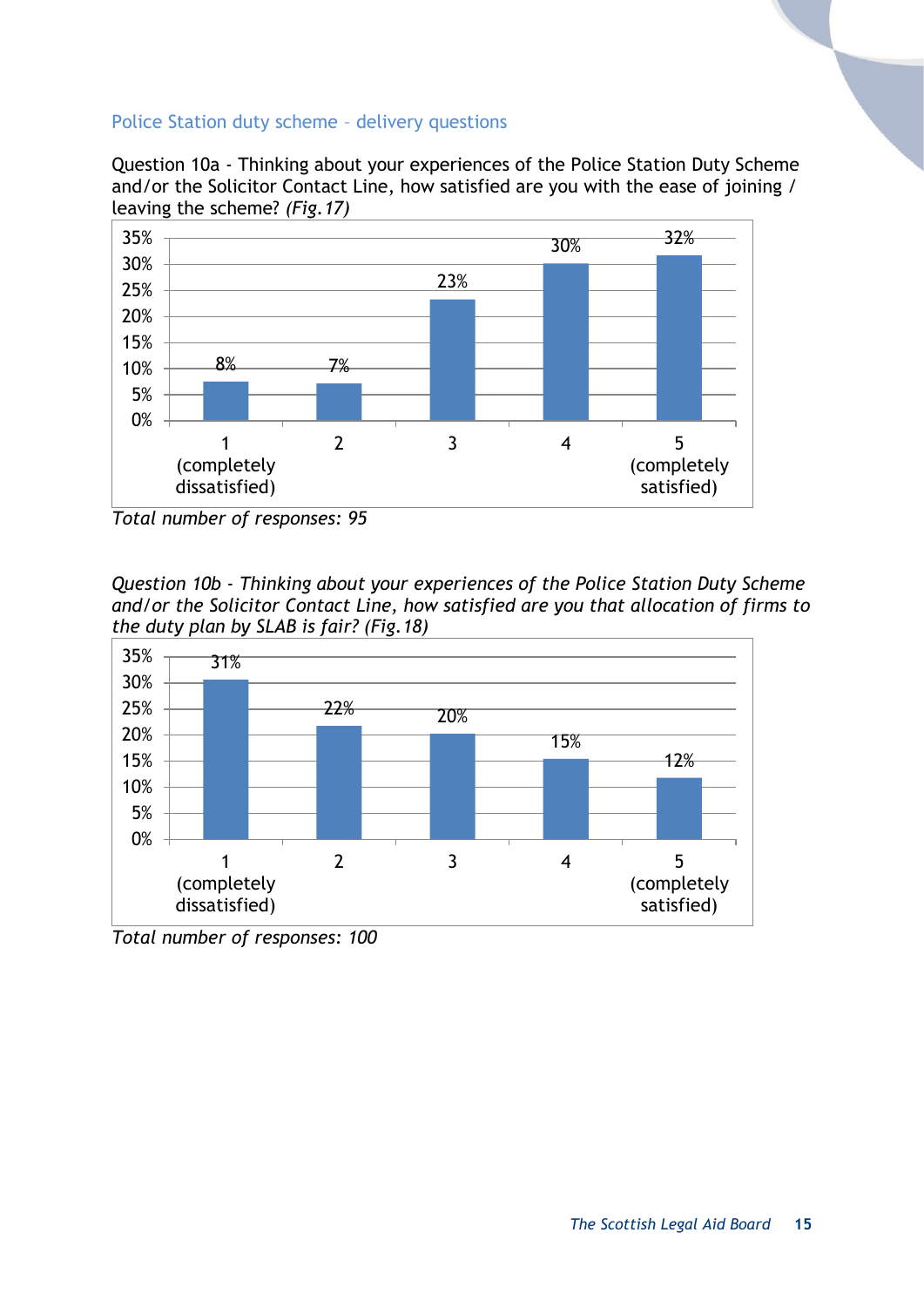*Question 10c - Thinking about your experiences of the Police Station Duty Scheme and/or the Solicitor Contact Line, how satisfied are you that the Solicitor Contact Line (SCL) provides you with accurate information? (Fig.19)*



*Total number of responses: 101*

*Question 10d - Thinking about your experiences of the Police Station Duty Scheme and/or the Solicitor Contact Line, how satisfied are you that the Solicitor Contact Line (SCL) provides you with relevant information? (Fig.20)*



*Total number of responses: 101*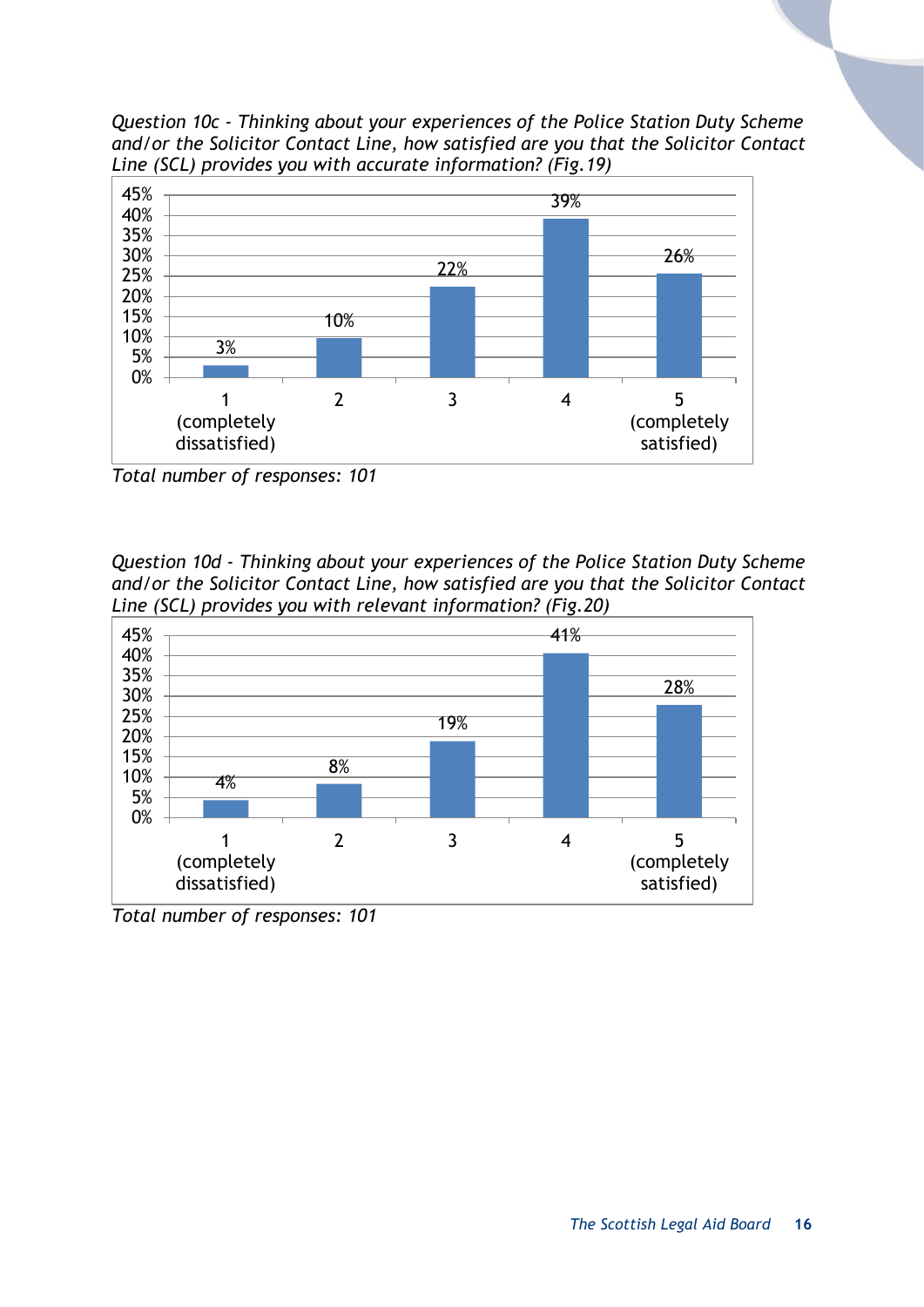*Question 10e - Thinking about your experiences of the Police Station Duty Scheme and/or the Solicitor Contact Line, how satisfied are you that when problems arise with everyday running of the Police Station Duty Scheme the SCL handles these effectively? (Fig.21)*



*Total number of responses: 67*

*Question 10f - Thinking about your experiences of the Police Station Duty Scheme and/or the Solicitor Contact Line, how satisfied are you that when problems arise with the management of the Police Station Duty Scheme SLAB handles these effectively? (Fig.22)*



*Total number of responses: 74*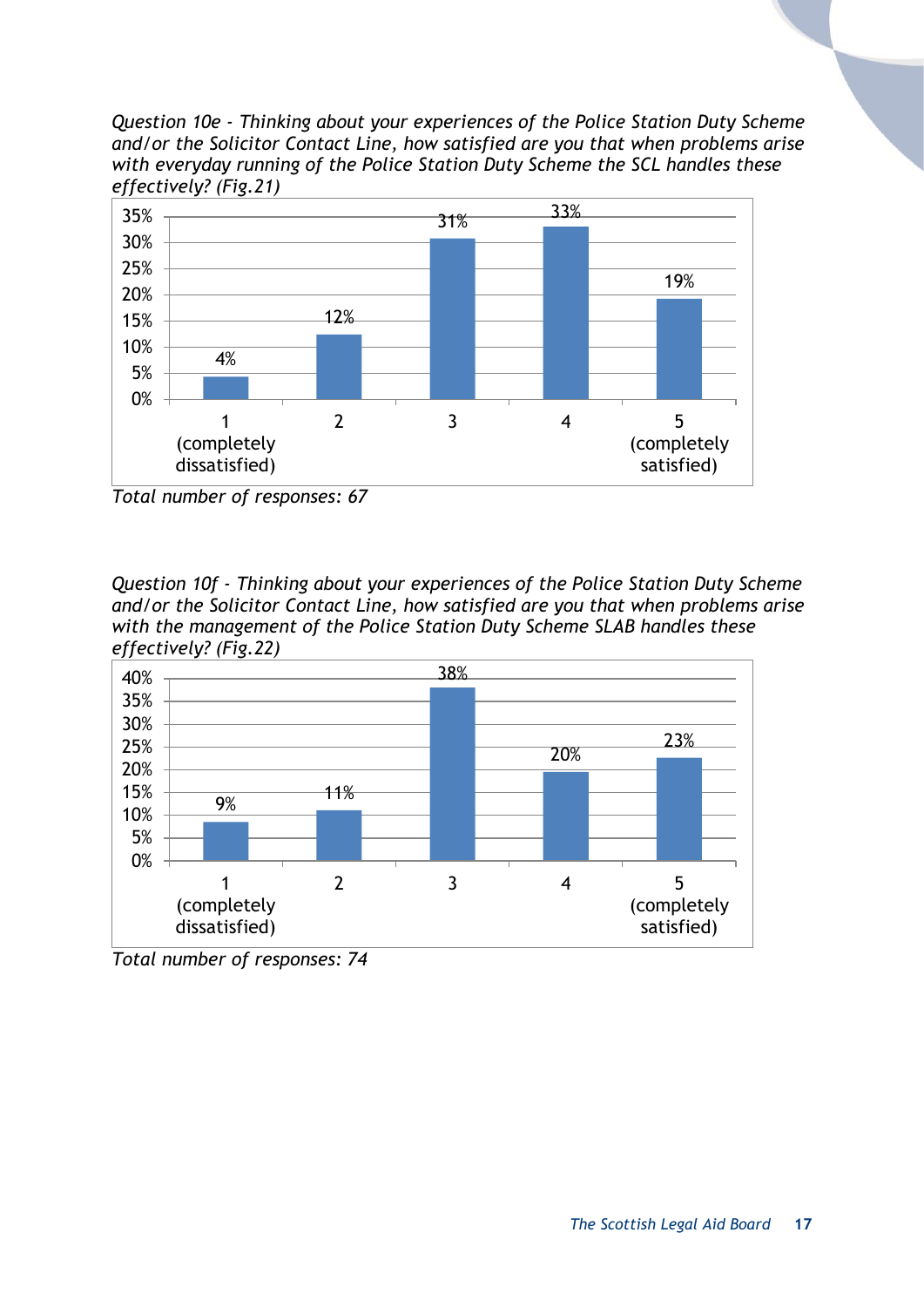*Question 10g - Thinking about your experiences of the Police Station Duty Scheme and/or the Solicitor Contact Line, how satisfied are you that the Police Station Duty Scheme is run effectively? (Fig.23)*



*Total number of responses: 92*

*Question 8a - Thinking about Police Station Duty Scheme accounts only, how satisfied are you with the efficiency of the accounts process? (Fig. 24)*



*Total number of responses: 82*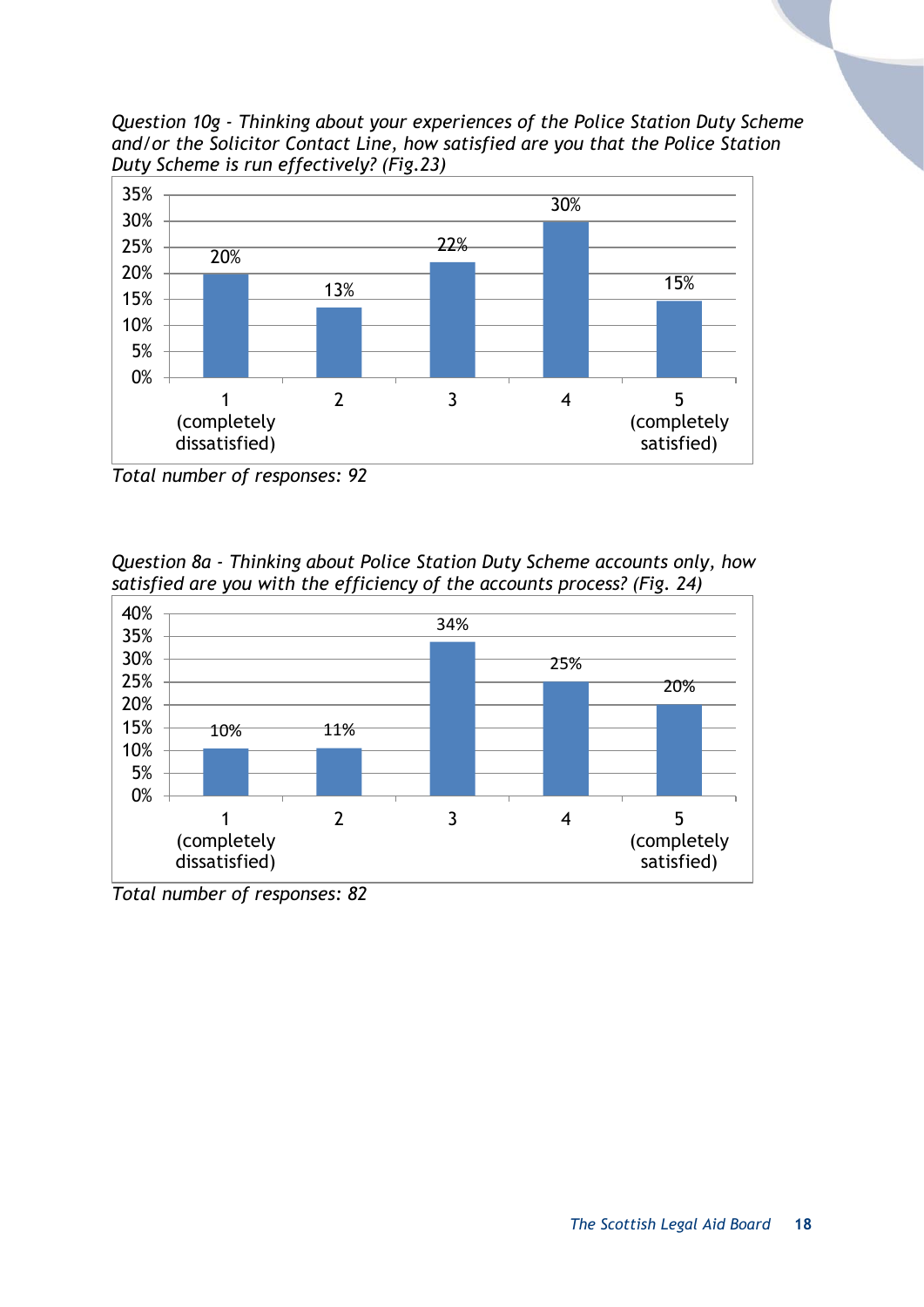#### Timeliness measures

24. Solicitors were asked to rate their satisfaction with the speed of decisions and number of interactions on criminal legal assistance applications and accounts, including the Court and Police Duty Schemes. Although Police Duty Scheme accounts are paid under the A&A/ABWOR process, people were asked about this separately in order to avoid confusion amongst individuals who may have undertaken Police Station work but not other A&A/ABWOR.

25. Solicitors were positive about the 'speed of decisions' on both accounts and applications (they were not asked about this in relation to A&A/ABWOR intimations). They were most satisfied about the speed of decisions on summary criminal legal aid accounts (66%).

26. Views on the number of times SLAB and the solicitor (or others) typically communicated on applications or accounts were more mixed. In relation to criminal legal aid applications and A&A/ABWOR intimations the single largest group were negative about the number of interactions. However the largest groups were positive in relation to the number of interactions on criminal legal aid and A&A/ABWOR accounts.

27. The largest groups of respondents were positive about timeliness measures in relation to the Court and Police duty scheme accounts.

28. Timeliness was not a key theme in solicitor comments. The comments on this area were principally about the time taken in obtaining proof of income from applicants, and how this could impact on the overall process.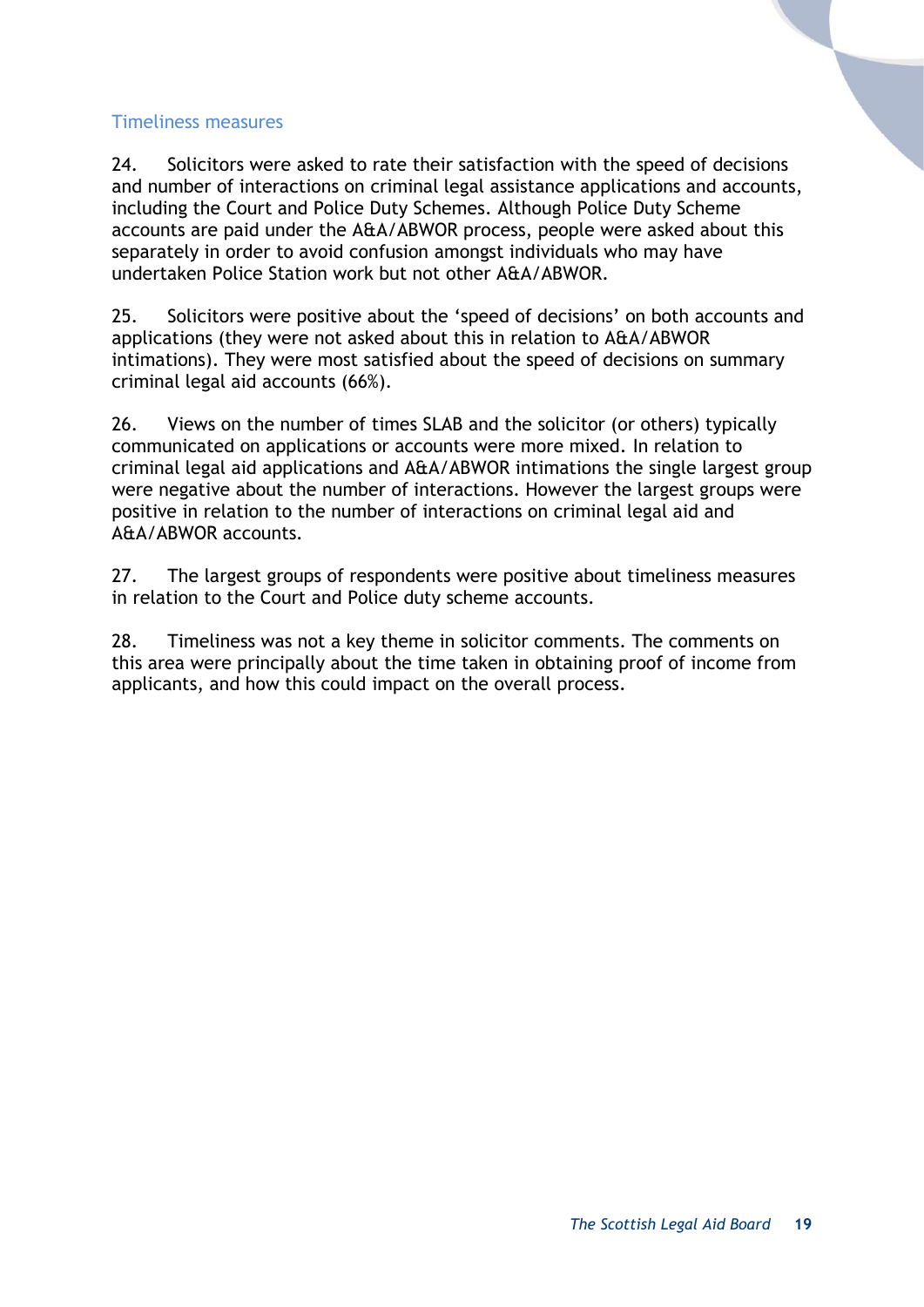#### Responses to 'timeliness' questions



*Question 2b - Thinking about criminal legal aid applications only, how satisfied are you with the speed of decisions on applications? (Fig.27)*

*Question 2e - Thinking about criminal legal aid applications only, how satisfied are you with the number of times SLAB and yourself / other staff in your firm typically communicate about each application before a final decision is reached? (Fig.28)*



*Total number of responses: 122*

*Total number of responses: 129*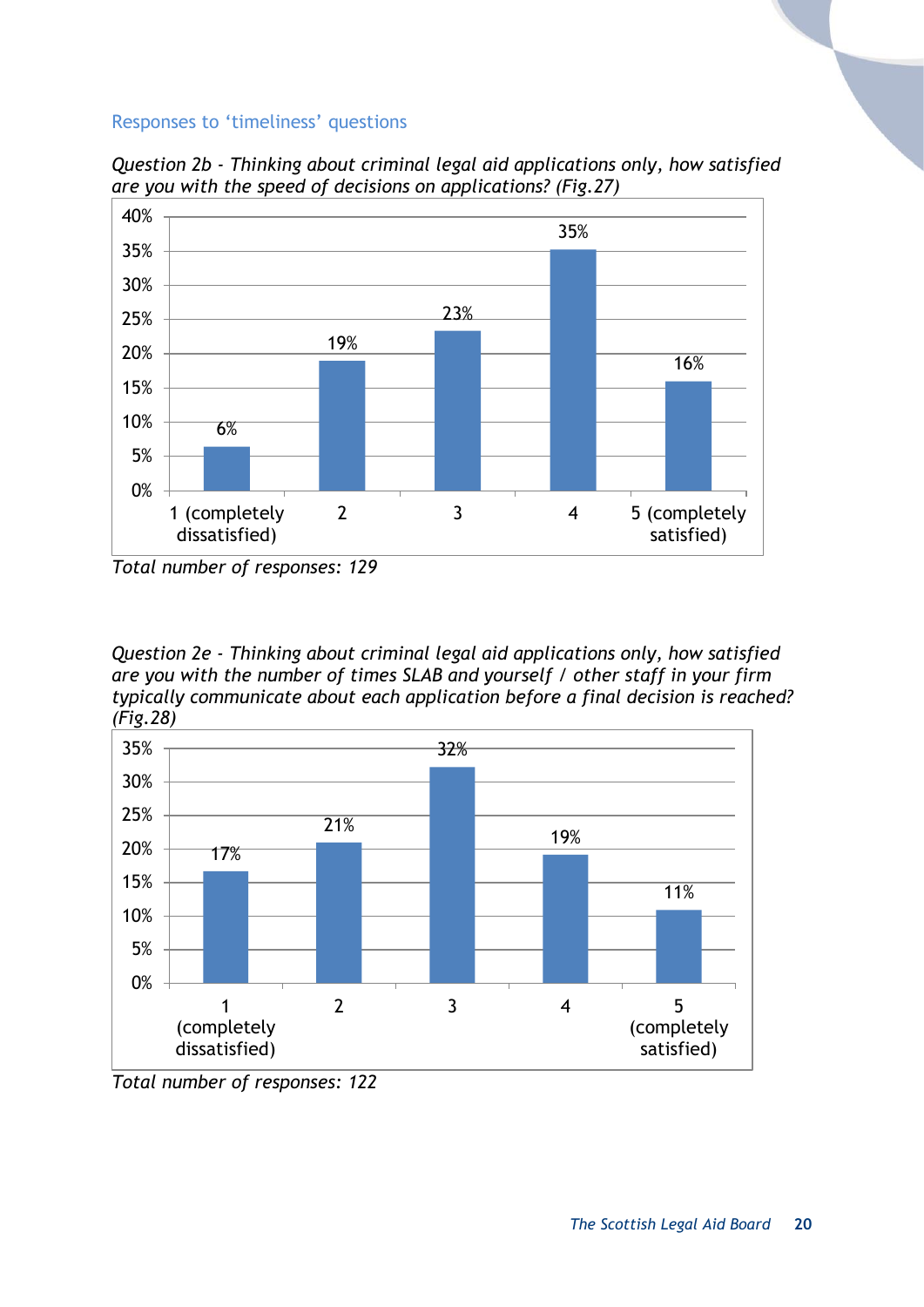*Question 3d - Thinking about A&A/ABWOR intimations only, how satisfied are you with the number of times SLAB and yourself / other staff in your firm typically communicate about each intimation before a final decision is reached? (Fig.29)*



*Total number of responses: 124*

*Question 5b - Thinking about summary criminal legal aid accounts only, how satisfied are you with the speed of decisions on accounts? (Fig.30)*



*Total number of responses: 107*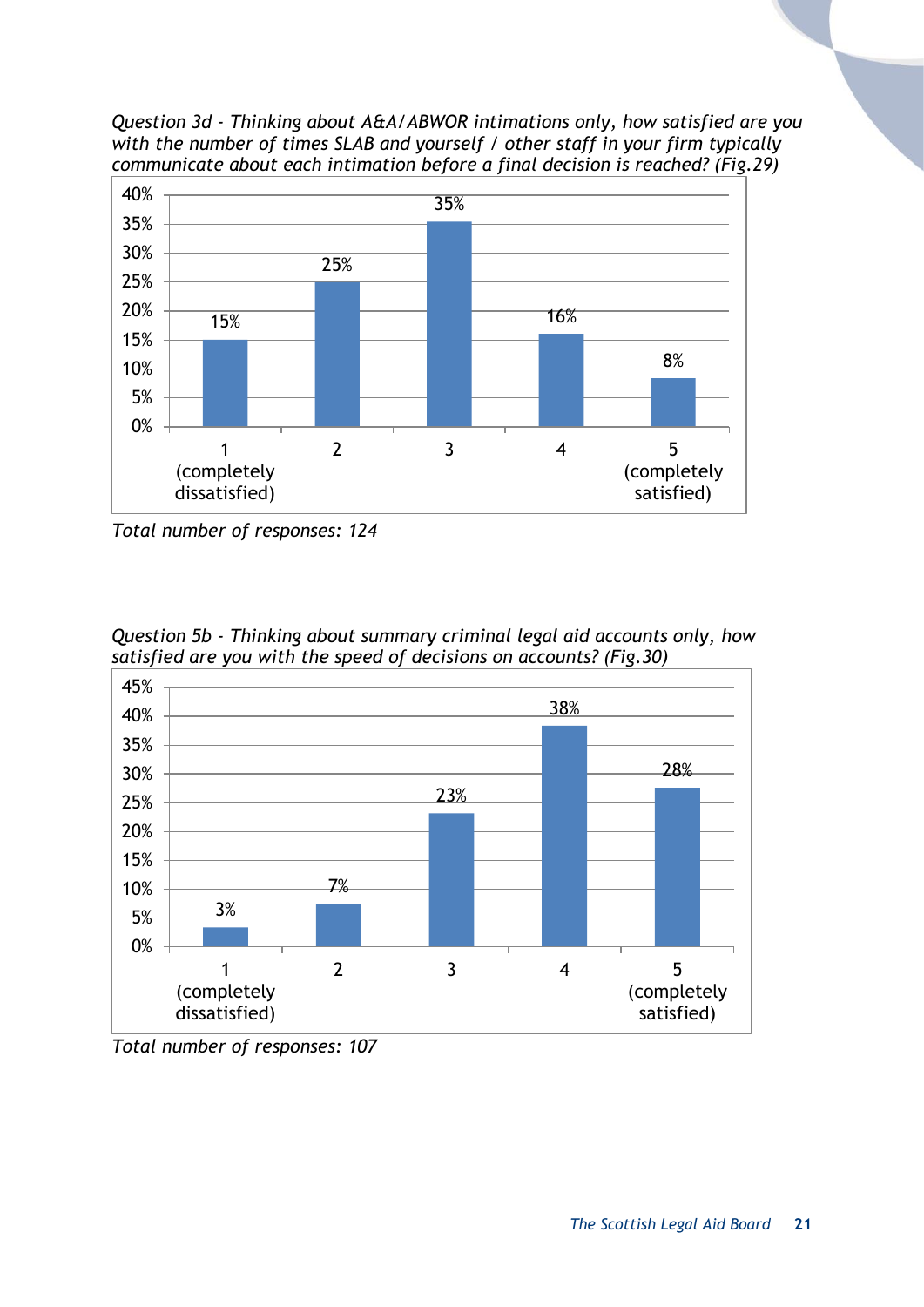*Question 5c - Thinking about summary criminal legal aid accounts only, how satisfied are you with the number of times SLAB and yourself / others dealing with the account typically communicate about an account before a final decision is reached? (Fig.31)*



*Total number of responses: 102*





*Total number of responses: 99*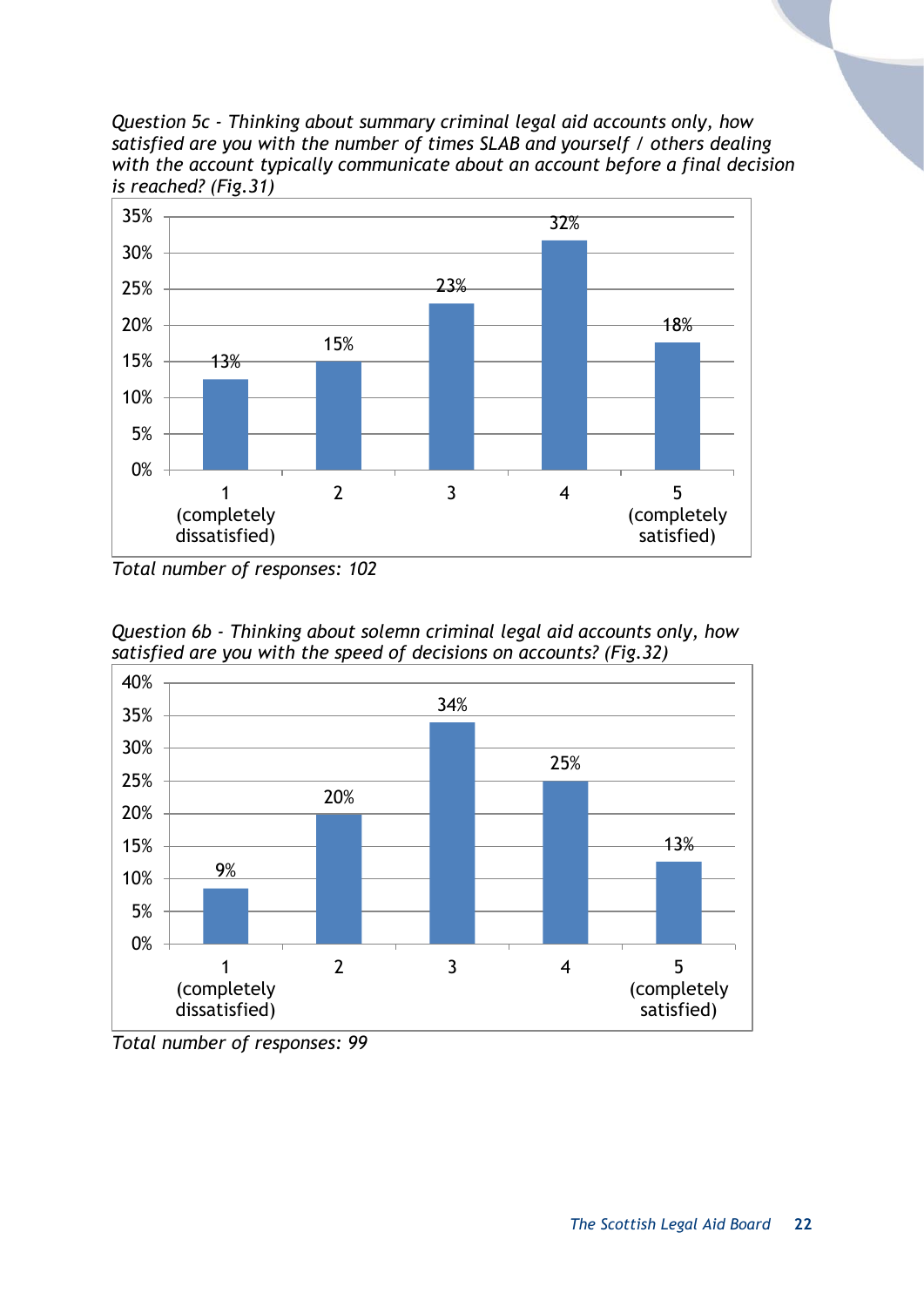*Question 6c - Thinking about solemn criminal legal aid accounts only, how satisfied are you with the number of times SLAB and yourself / others dealing with the account typically communicate about an account before a final decision is reached? (Fig.33)*



*Total number of responses: 94*

*Question 7c - Thinking about A&A/ABWOR accounts only, how satisfied are you with the number of times SLAB and yourself / others dealing with account typically communicate about an account before a final decision is reached? (Fig.34)*



*Total number of responses: 100*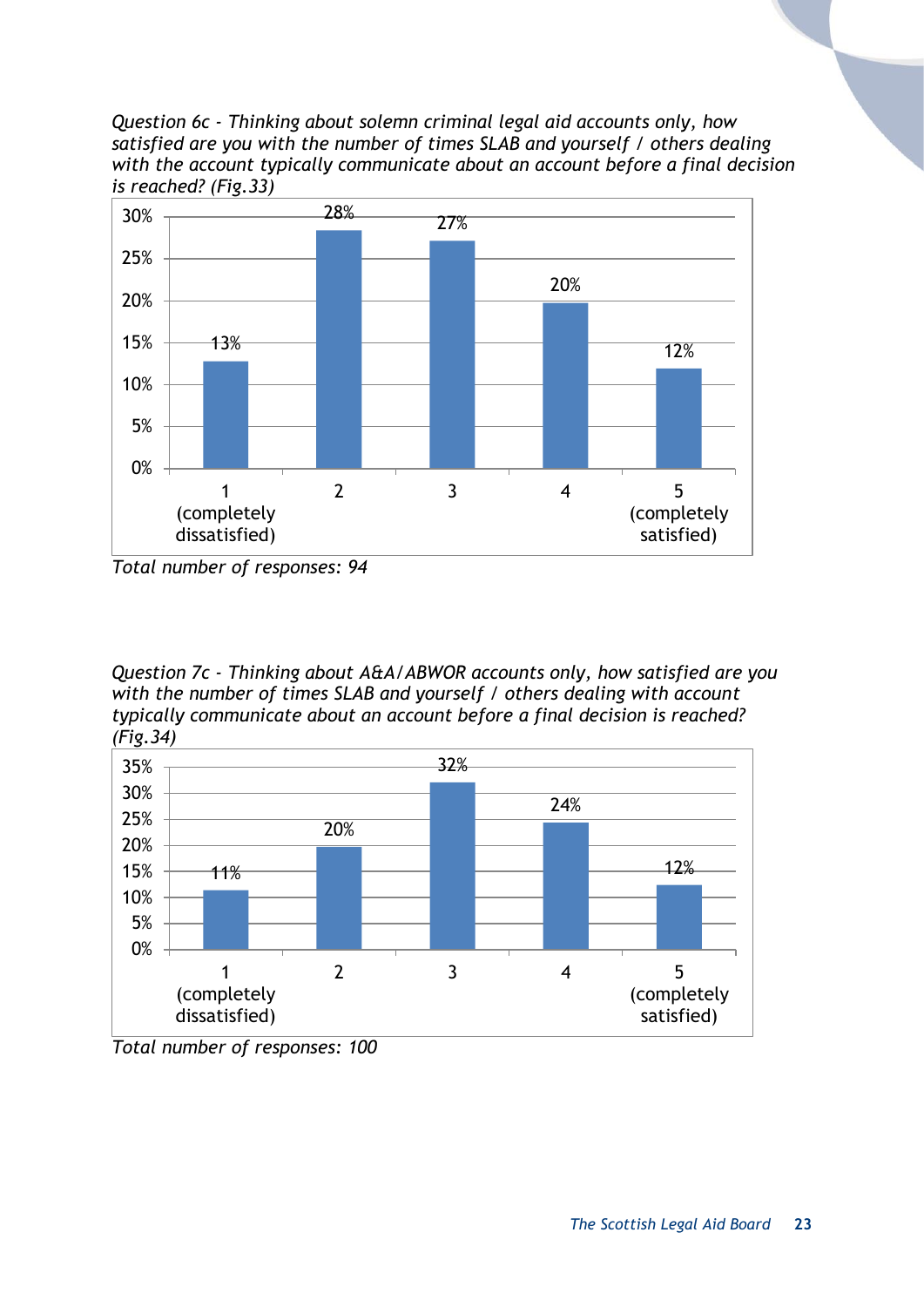#### The Court Duty Scheme – timeliness measures

2% 7% 32% 38% 20% 0% 5% 10% 15% 20% 25% 30% 35% 40% 1 (completely dissatisfied) 2 3 4 5 (completely satisfied)

*Question 9b - Thinking about Court Duty Scheme accounts only, how satisfied are you with the speed of decisions on accounts? (Fig. 35)*

*Question 9c - Thinking about Court Duty Scheme accounts only, how satisfied are you with the number of times SLAB and yourself / others dealing with account typically communicate about an account before a final decision is reached? (Fig. 36)*



*Total number of responses: 93*

*Total number of responses: 96*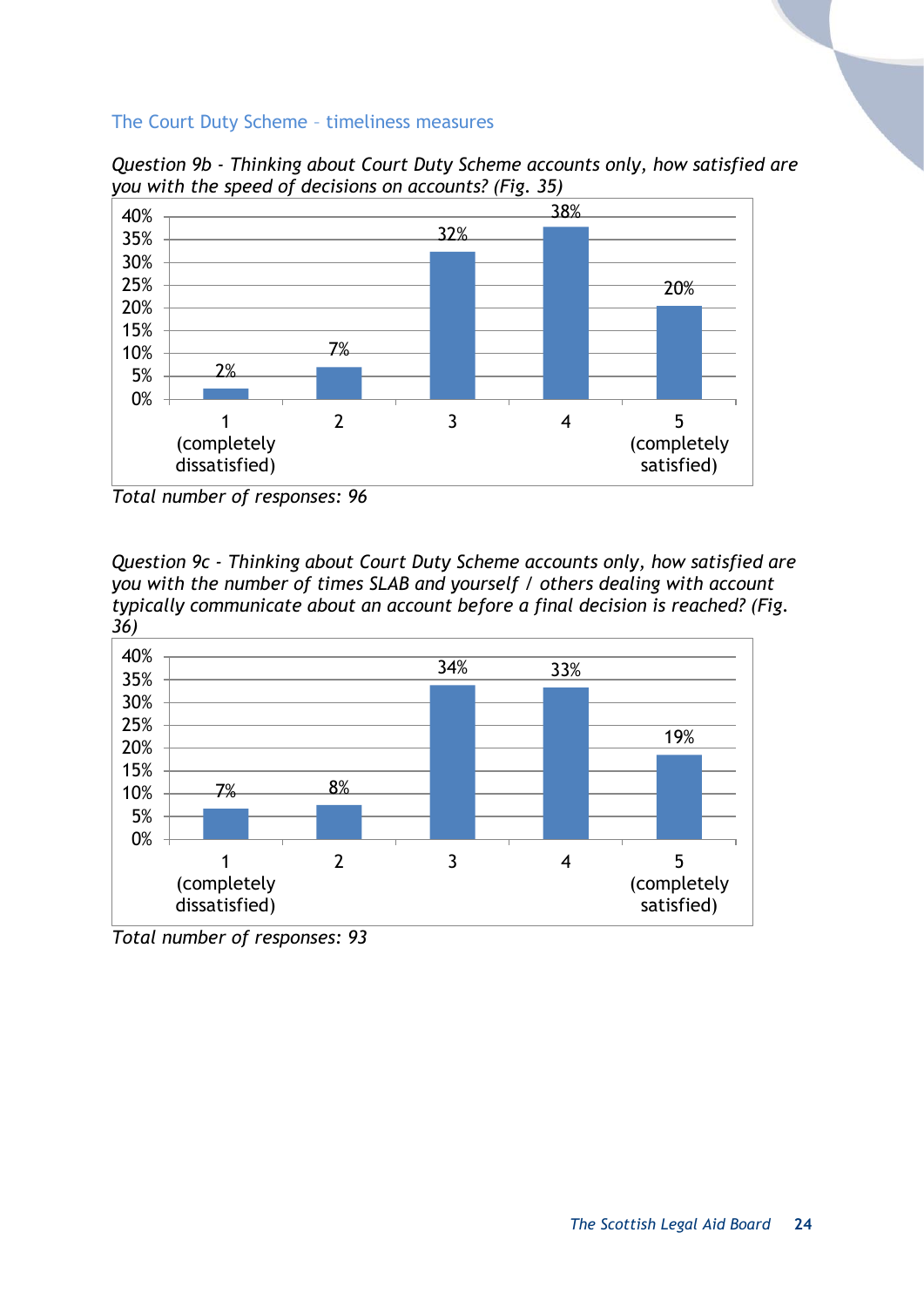#### The Police Station Duty Scheme – timeliness measures

*Question 8b - Thinking about Police Station Duty Scheme accounts only, how satisfied are you with the speed of decisions on accounts? (Fig. 37)*



*Total number of responses: 82*

*Question 8c - Thinking about Police Station Duty Scheme accounts only, how satisfied are you with the number of times SLAB and yourself / others dealing with the account typically communicate about an account before a final decision is reached? (Fig. 38)*



*Total number of responses: 80*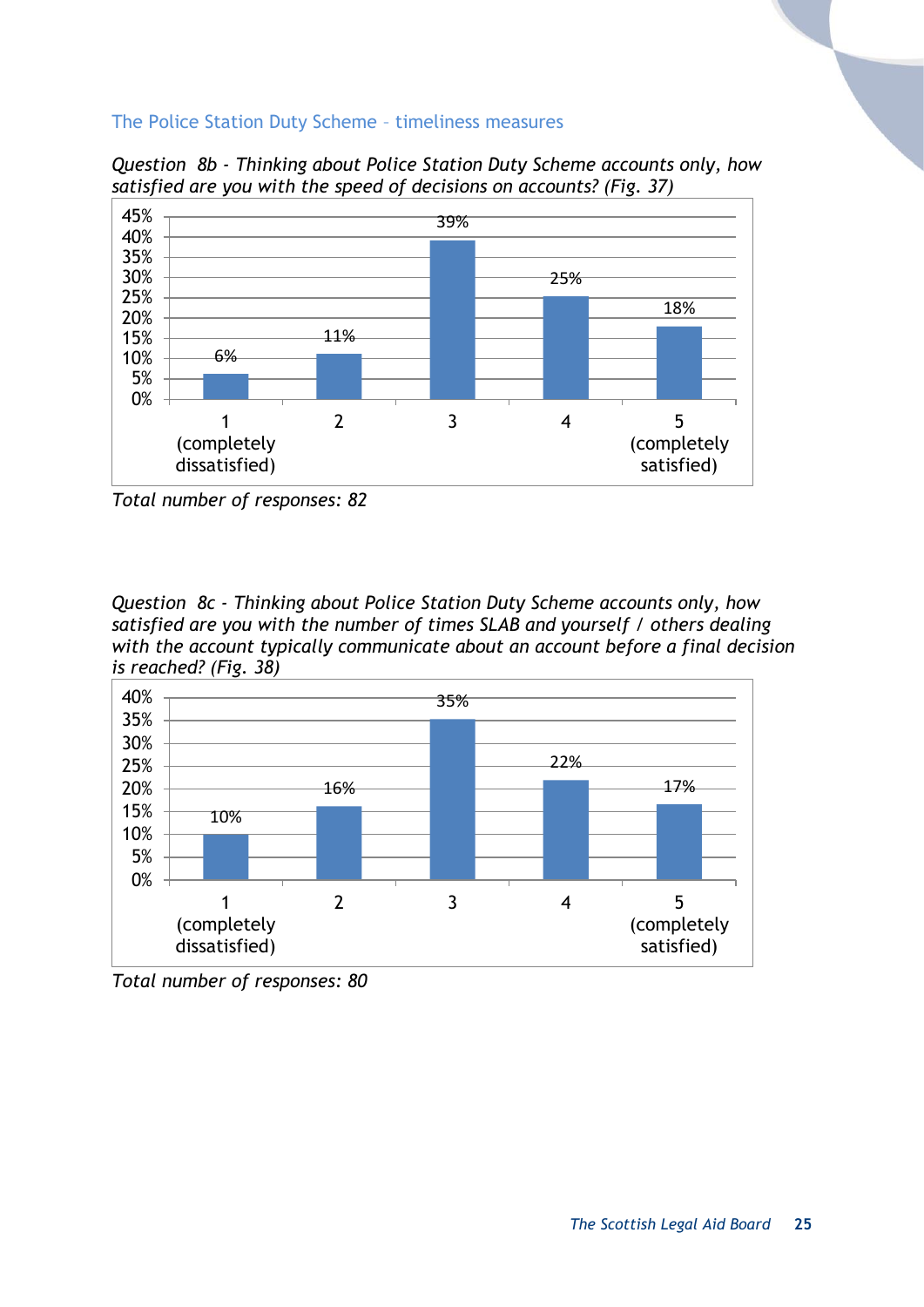#### Information

32. The largest group of solicitors was dissatisfied (rating '1' or '2') on most of the information measures. These measures concern the clarity of explanation on decisions, as well as the helpfulness and presentation of guidance on accounts. The proportions for these measures were similar, with between 40% - 43% rating these negatively.

33. The exceptions were 'the helpfulness of guidance on applying for criminal legal aid or granting A&A/ABWOR' (rated positively by 38% of respondents) and 'how easy it is to navigate guidance on applications', which was rated '3' more commonly (38%) than a positive or negative rating, indicating that respondents were neutral or held no strong views about this.

34. Information and guidance were not key themes in the solicitor comments.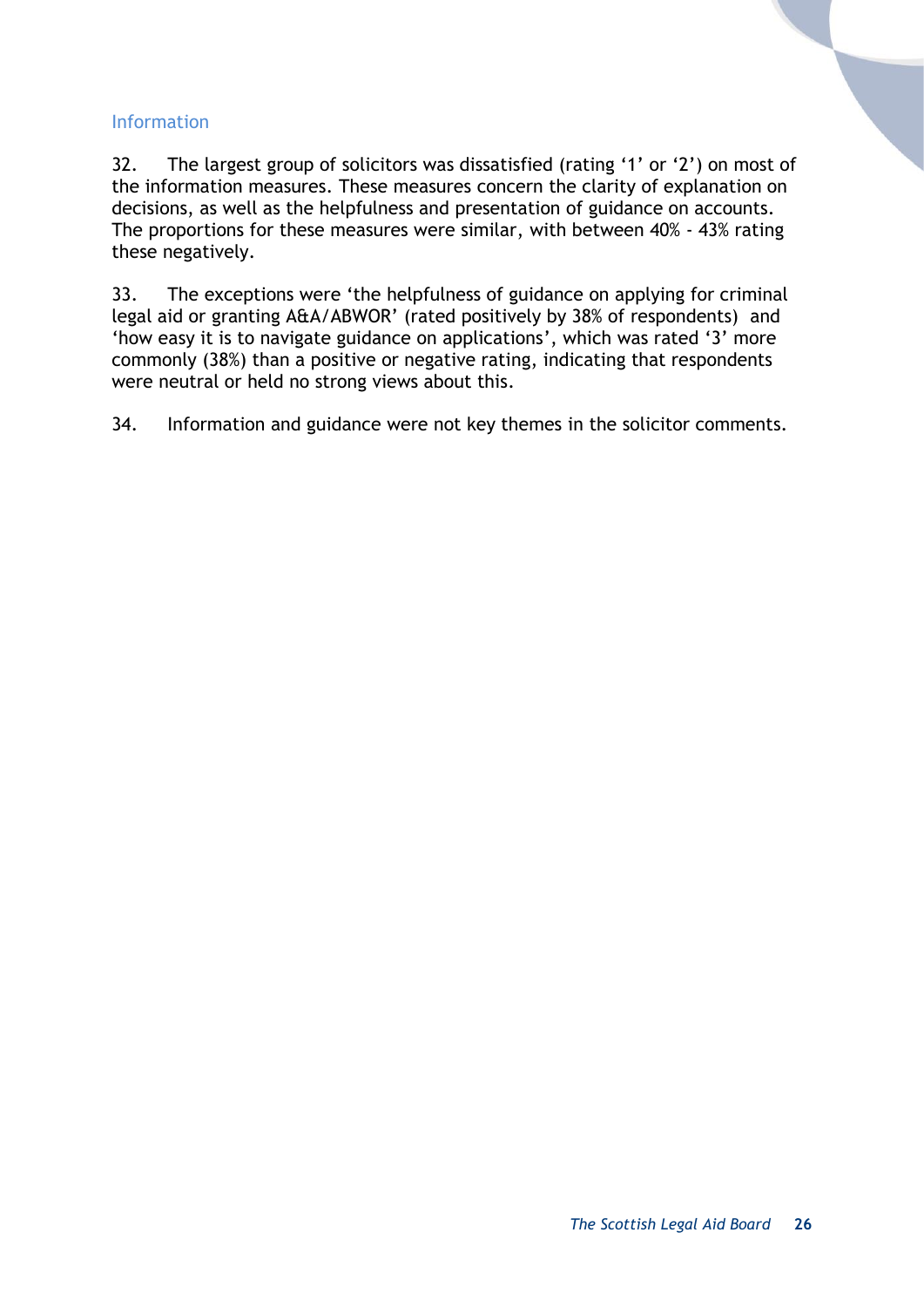#### Responses to 'information' questions



*Question 1a - In general how satisfied are you with the helpfulness of guidance on applying for criminal legal aid or granting A&A/ABWOR? (Fig. 39)*

*Question 1b - In general how satisfied are you with how easy it is to navigate guidance on applications? (Fig. 40)*



*Total number of responses: 129*

*Total number of responses: 129*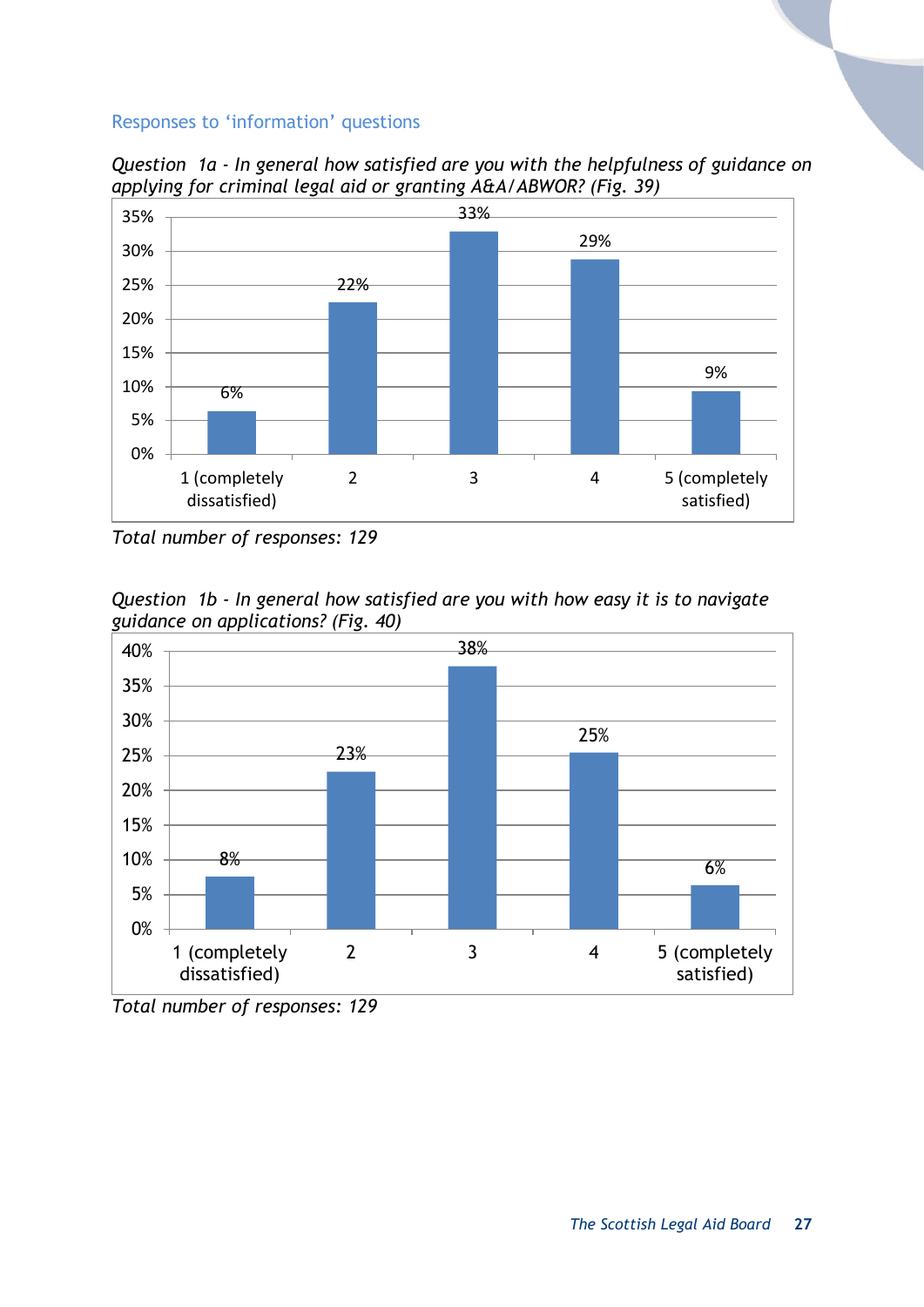

*Question 2c - Thinking about criminal legal aid applications only, how satisfied are you with how clearly decisions on applications are explained? (Fig. 41)*

*Total number of responses: 129*

*Question 3b - Thinking about A&A/ABWOR intimations only, how satisfied are you with how clearly decisions are explained? (Fig. 42)*



*Total number of responses: 129*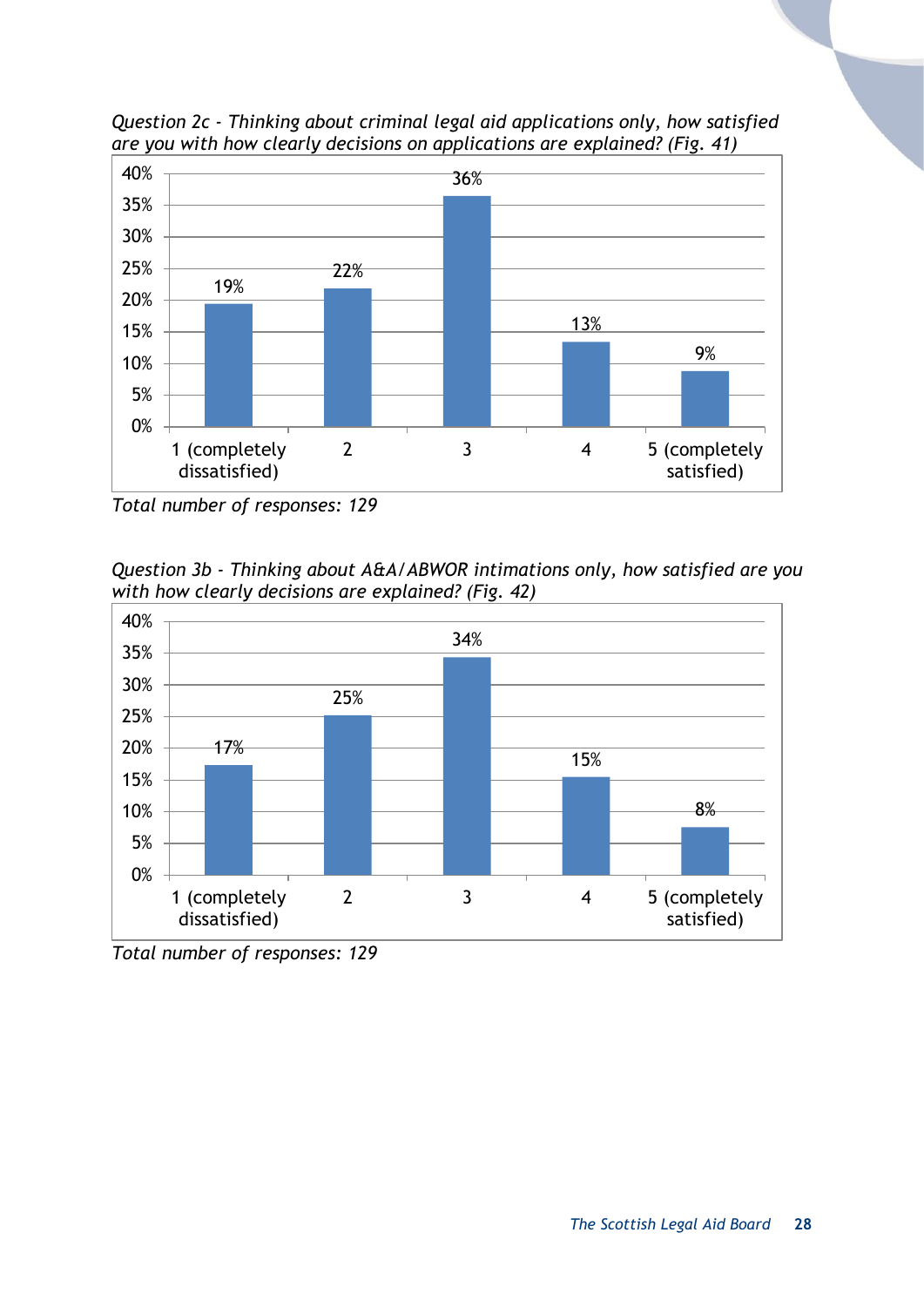

*Question 4a - In general how satisfied are you with the helpfulness of guidance on accounts? (Fig. 43)*

*Total number of responses: 106*





*Total number of responses: 105*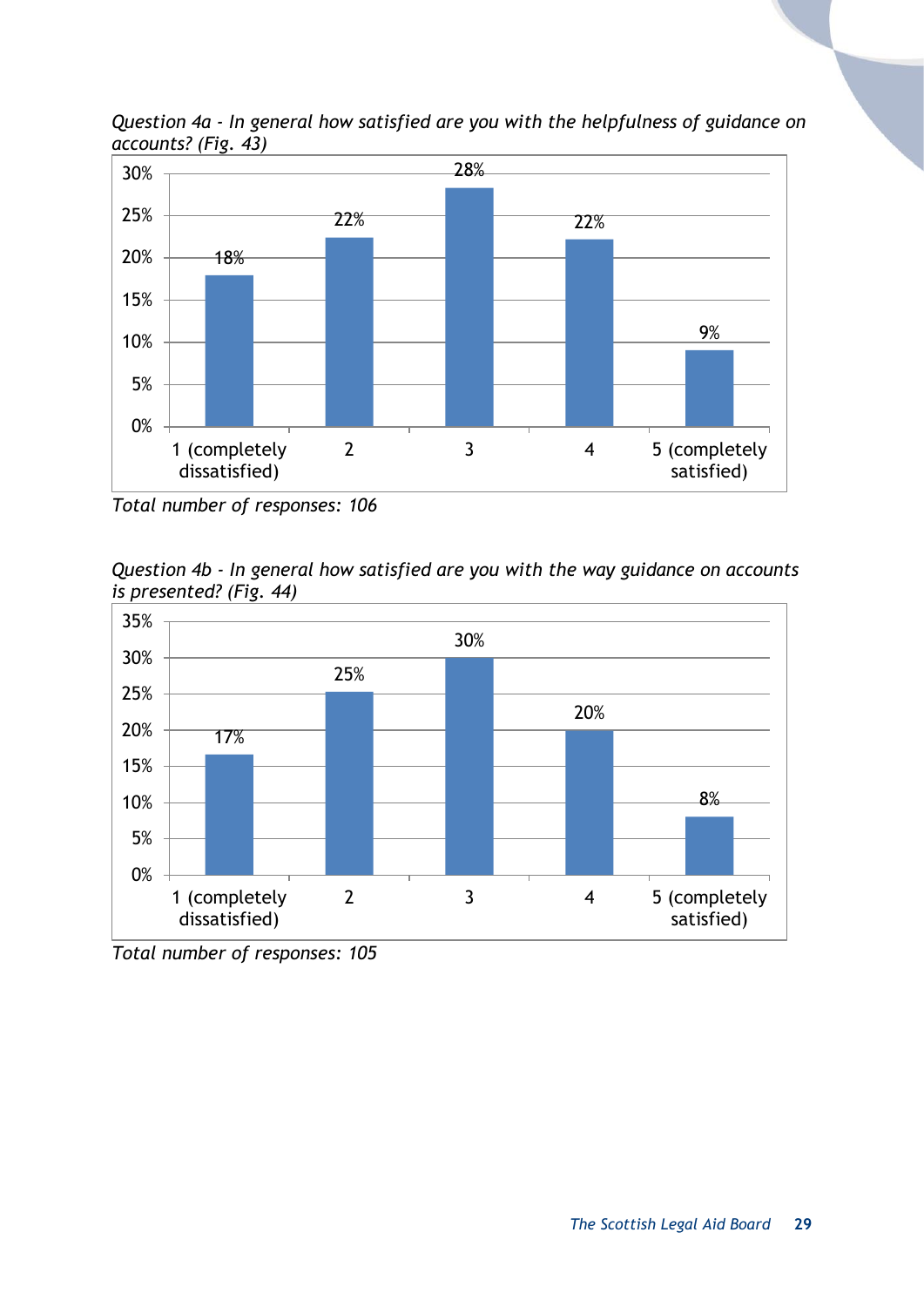

*Question 4d - In general how satisfied are you with how clearly decisions on accounts are explained? (Fig. 45)*

*Total number of responses: 109*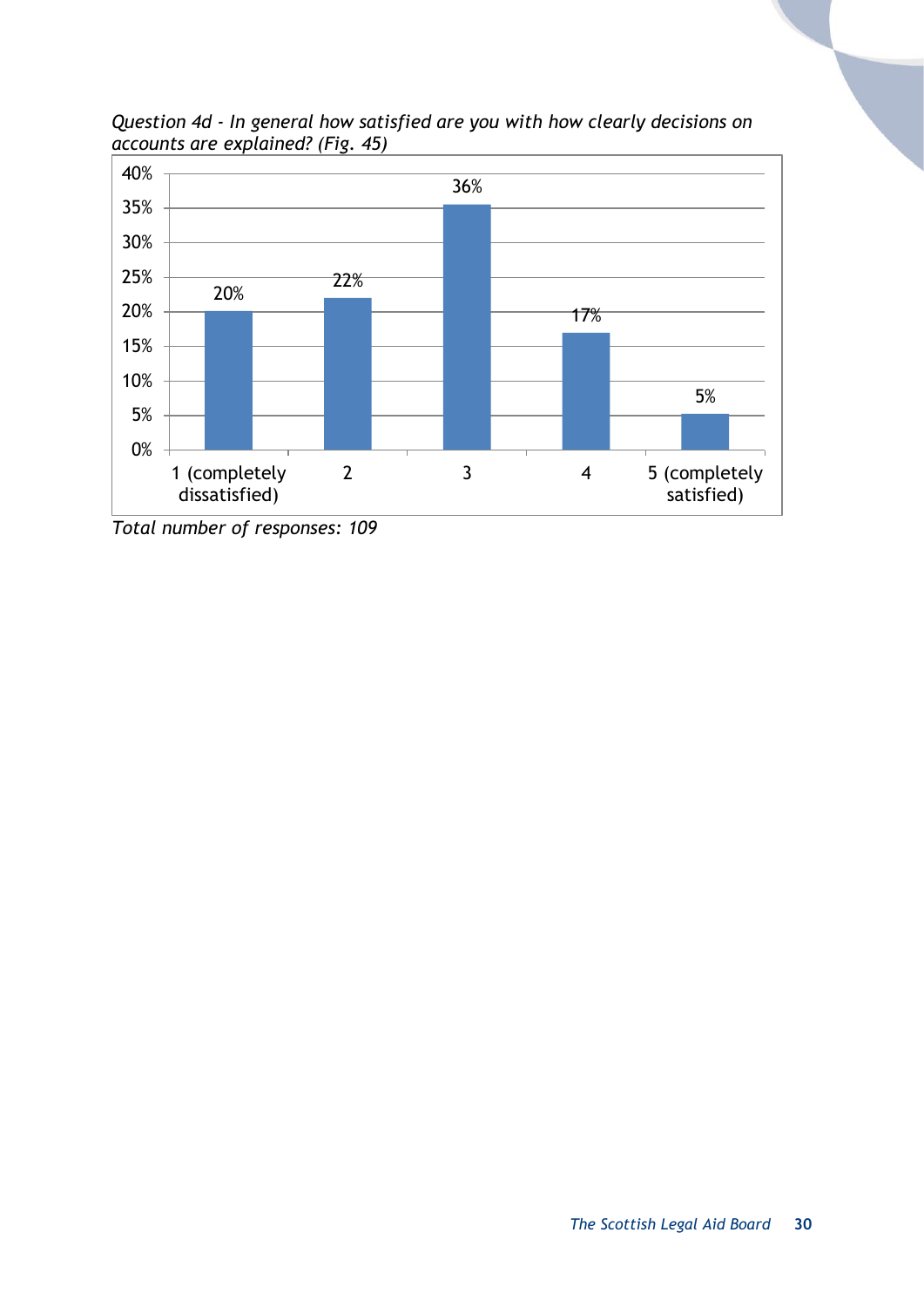#### Professionalism

36. Overall, respondents to the survey were positive that when problems do arise SLAB staff are generally able to assist. The responses to these questions are notably positive when compared to most other measures.

#### Responses to 'professionalism' questions

*Question 1c - In general how satisfied are you with the quality of help SLAB applications staff give when this is requested? (Fig. 46)*



*Total number of responses: 123*

*Question 4f - In general how satisfied are you with the quality of help SLAB accounts staff give when this is requested? (Fig. 47)*



*Total number of responses: 107*